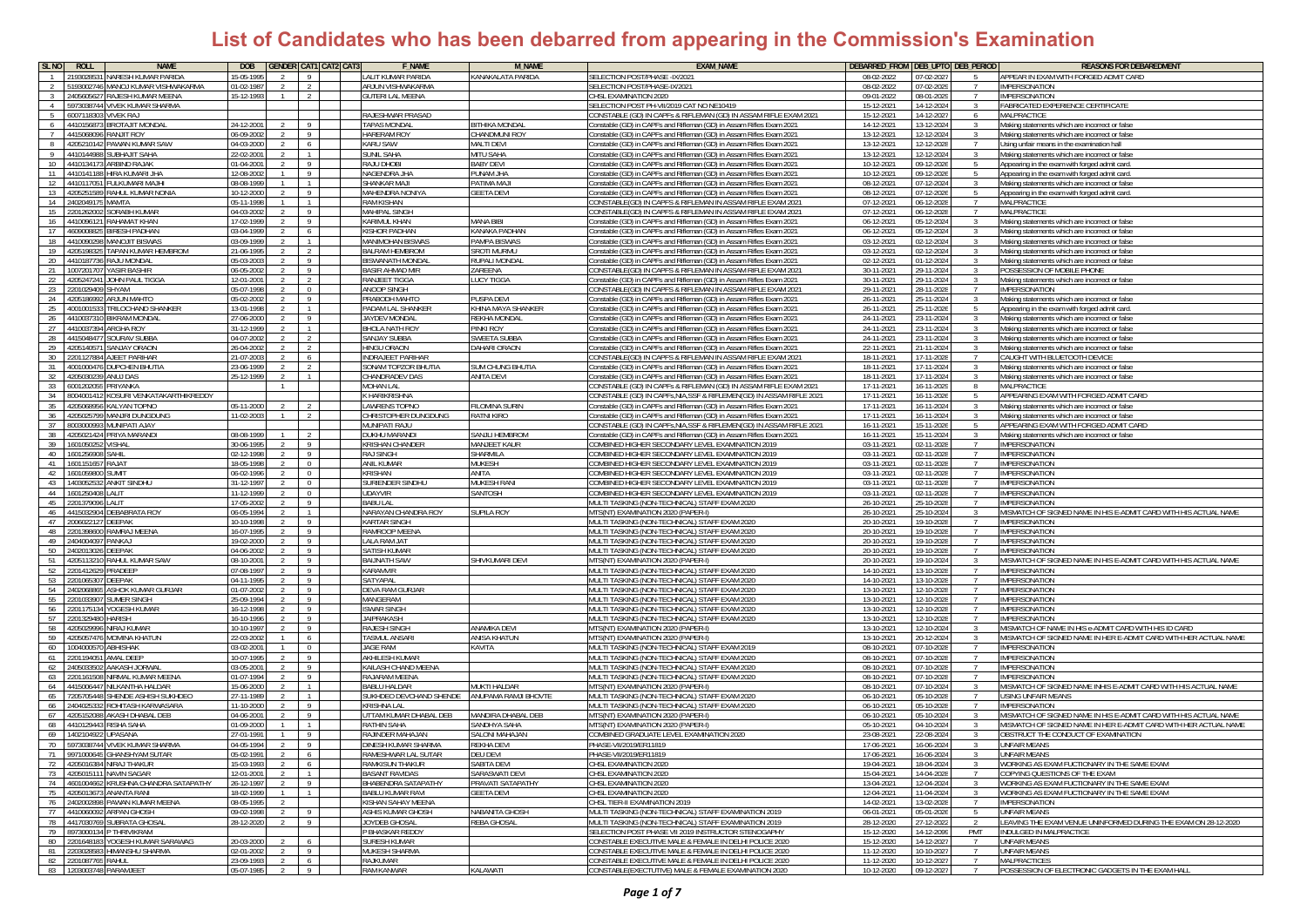| SL <sub>NO</sub> | ROLL                      | <b>NAME</b>                         | <b>DOB</b>               |               |                                  | <b>GENDER CAT1 CAT2 CAT3</b> | <b>F_NAME</b>                           | <b>M_NAME</b>                       | <b>EXAM_NAME</b>                                                                                           |                          | DEBARRED FROM DEB UPTO DEB PERIOD       | <b>REASONS FOR DEBAREDMENT</b>                                    |
|------------------|---------------------------|-------------------------------------|--------------------------|---------------|----------------------------------|------------------------------|-----------------------------------------|-------------------------------------|------------------------------------------------------------------------------------------------------------|--------------------------|-----------------------------------------|-------------------------------------------------------------------|
| 84               | 200202902                 | VISHAL TOMER                        | 7-08-199                 |               | 9                                |                              | RAVINDRA SINGH                          |                                     | ONSTABLE EXECUTIVE MALE & FEMALE IN DELHI POLICE 2020                                                      | 10-12-2020               | 09-12-202                               | MALPRACTICES                                                      |
| 85               | 200303197                 | DEEPAK                              | 0-01-200                 |               | $\overline{9}$                   |                              | <b>RAMMEHAR</b>                         |                                     | ONSTABLE EXECUTIVE MALE & FEMALE IN DELHI POLICE 2020                                                      | 09-12-2020               | 08-12-202                               | JNFAIR MEANS                                                      |
| 86               | 4040075                   | ANIL KUMAR                          | 14-01-2000               |               | 6                                |                              | <b>RISHANA RAM</b>                      |                                     | ONSTABLE EXECUTIVE MALE & FEMALE IN DELHI POLICE 2020                                                      | 09-12-2020               | 08-12-202                               | POSSESSION OF BLUETOOTH DEVICE                                    |
| 87               | 1804103191                | RAVI                                | 14-08-2001               | $\mathcal{L}$ | -9                               |                              | <b>RAJBIR</b>                           | <b>IRMATI</b>                       | ONSTABLE(EXECTUTIVE) MALE & FEMALE EXAMINATION 2020                                                        | 08-12-2020               | 07-12-2027                              | POSSESSION OF ELECTRONIC GADGETS IN THE EXAM HALL                 |
| 88               | 2201302191                | <b>RAJKUMAR</b>                     | $0 - 04 - 1985$          |               | 6                                |                              | SATPAL                                  |                                     | CONSTABLE EXECUTIVE MALE & FEMALE IN DELHI POLICE 2020                                                     | 08-12-2020               | 07-12-2027                              | UNFAIR MEANS                                                      |
| 89               | 2404007261                | NEELAM                              | 0-08-1996                |               | - 9                              |                              | RATIRAM                                 |                                     | CONSTABLE EXECUTIVE MALE & FEMALE IN DELHI POLICE 2020                                                     | 08-12-2020               | 07-12-2027                              | POSSESSION OF BLUETOOTH DEVICES                                   |
| 90               | 2005004498                | RAJNI                               | 04-04-1997               |               | - 9                              |                              | <b>DILBAG SINGH</b>                     |                                     | CONSTABLE EXECUTIVE MALE & FEMALE IN DELHI POLICE 2020                                                     | 07-12-2020               | 06-12-2027                              | POSSESSION OF BLUETOOTH DEVICES                                   |
| 91               | 220127707                 | <b>DEEPAK KUMAR</b>                 | 24-06-1996               |               | -9                               |                              | <b>MAHENDER</b>                         |                                     | CONSTABLE EXECUTIVE MALE & FEMALE IN DELHI POLICE 2020                                                     | 07-12-2020               | 06-12-2027                              | <b>MALPRACTICES</b>                                               |
| 92               | 4410035698                | <b>ARINA PARVIN</b>                 | 0-12-1998                |               | - 9                              |                              | <b>EMANUR RAHAMAN</b>                   | TAJMIRA BIBI                        | CONSTABLE (EXE) IN DELHI POLICE EXAMINATION 2020                                                           | 03-12-2020               | 02-12-202                               | SUBMITTING FABRICATED DOCUMENTS PRE-EXAM FORMALITIES              |
| 93               | 5861037181                | LAKHAN SINGH MEENA                  | 08-03-1996               |               | $\overline{2}$                   |                              | SILLU RAM MEENA                         | <b>MURTA MEENA</b>                  | ELECTION POST PHASE-VI EXAM 2018                                                                           | 03-12-2020               | 02-12-2027                              | JNFAIR MEANS                                                      |
| 94               | 5861036384                | AJAY KUMAR MEENA                    | 12-12-1996               |               | $\overline{2}$<br>$\overline{2}$ |                              | JAYRAM MEENA                            | LADBAI MEENA                        | SELECTION POST PHASE-VI EXAM 2018                                                                          | 03-12-2020               | 02-12-2027<br>$\overline{7}$            | <b>JNFAIR MEANS</b>                                               |
| 95               | 5861049010                | GOVIND PRASAD MEENA                 | 15-07-1994               |               |                                  |                              | CHATURBHUJ MEENA                        | KAMLA                               | SELECTION POST PHASE-VI EXAM 2018                                                                          | 03-12-2020               | 02-12-2027                              | UNFAIR MEANS                                                      |
| 96               | 600710501                 | <b>INDIRA BAI</b>                   |                          |               |                                  |                              | <b>GANPAT SINGH</b>                     |                                     | CONSTABLE (EXE) DELHI POLICE EXAM 2020                                                                     | 03-12-2020               | 02-12-2028<br>-8                        | INDULGING MALPRACTICE                                             |
| 97<br>98         | 2201294602<br>441001033   | MOHIT SINDHU<br>SAYAN PAUL          | 08-02-2001<br>13-12-1999 |               | - 6<br>- 9                       |                              | VINOD<br><b>BALARAM PAUL</b>            | <b>HOVA PAUL</b>                    | ONSTABLE EXECUTIVE MALE & FEMALE IN DELHI POLICE 2020:<br>ONSTABLE (EXE) IN DELHI POLICE EXAMINATION 2020: | 03-12-2020<br>01-12-2020 | 02-12-2027<br>30-11-2023<br>-3          | UNFAIR MEANS<br><b><i>IISBEHAVING WITH EXAM FUNCTIONARIES</i></b> |
| - 99             | 6007101532                | <b>RAINI</b>                        | 07-06-2002               | -2            |                                  |                              | <b>RAJU PRASAD</b>                      |                                     | ONSTABLE (EXE) DELHI POLICE EXAM 2020                                                                      | 28-11-2020               | 27-11-2028<br>8                         | NDULGING MALPRACTICE                                              |
| 100              | 1202000460 DEEPAK         |                                     | 08-01-2001               |               | -9                               |                              | <b>MAHENDER</b>                         | SANTOSH                             | ONSTABLE(EXECTUTIVE) MALE & FEMALE EXAMINATION 2020                                                        | 28-11-2020               | 27-11-2027<br>$\overline{7}$            | POSSESSION OF ELECTRONIC GADGETS IN THE EXAM HALI                 |
| 101              | 1202000383                | <b>AJAY</b>                         | 29-09-1999               | 2             | - 9                              |                              | <b>JAGMAHENDER</b>                      | BHATERI                             | CONSTABLE(EXECTUTIVE) MALE & FEMALE EXAMINATION 2020                                                       | 28-11-2020               | 27-11-2027<br>-7                        | POSSESSION OF ELECTRONIC GADGETS IN THE EXAM HALL                 |
| 102              | 7202700136 AMOL           |                                     | 28-06-1998               |               | $\overline{1}$                   |                              | DADARAO GADAVE                          | SANGITABAI                          | CONSTABLE (EXE) IN DELHI POLICE EXAMINATION 2020                                                           | 27-11-2020               | 26-11-202                               | POSSESSION OF BLUETOOTH DEVICE                                    |
| 103              | 586105480                 | <b>BABALU RAM MEENA</b>             | 01-01-1993               |               | $\overline{2}$                   |                              | RAM KRISHNA MEEN/                       | DHANVAI DEVI MEENA                  | SELECTION POST PHASE_VI 2018                                                                               | 17-11-2020               | 16-11-202                               | <b>MISMATCHING OF SIGNATURE</b>                                   |
| 104              | 5861038548                | AMIT KUMAR MEENA                    | 25-01-199                |               | $\overline{2}$                   |                              | RAMKHILADI MEENA                        | <b>MEERA DEV</b>                    | SELECTION POST PHASE_VI 2018                                                                               | 17-11-2020               | 16-11-202                               | <b>MISMATCHING OF SIGNATURE</b>                                   |
| 105              | 1861028359                | <b>VINOD KUMAR</b>                  | 05-07-1989               |               | $\overline{2}$                   |                              | <b>SHATRU GHAN MANDA</b>                | <b>ETARI DEVI</b>                   | SELECTION POST PHASE VI 2018                                                                               | 17-11-2020               | 16-11-202                               | <b>MISMATCHING OF SIGNATURE</b>                                   |
| 106              | 5861073990                | DHARMENDRA KUMAR                    | 14-08-1996               |               | 9                                |                              | <b>NARESH KUMAR</b>                     | GUDDI DEVI                          | SELECTION POST PHASE_VI 2018                                                                               | 17-11-2020               | 16-11-202                               | <b>MISMATCHING OF SIGNATURE</b>                                   |
| 107              | 5861004647                | SACHIN KUMAR                        | 17-01-1999               |               | 6                                |                              | <b>OTHAN YALIV</b>                      | RITA DEVI                           | SELECTION POST PHASE_VI 2018                                                                               | 17-11-2020               | 16-11-202                               | MISMATCHING OF SIGNATURE                                          |
| 108              | 586105070                 | BABU LAL MEENA                      | 01-01-1994               |               | $\overline{2}$                   |                              | PRAHLAD KUMAR MEENA                     | NAHRO DEVI                          | SELECTION POST PHASE_VI 2018                                                                               | 17-11-2020               | 16-11-202                               | <b>MISMATCHING OF SIGNATURE</b>                                   |
| 109              | 5861012909                | MANISH KUMAR MEENA                  | 02-07-1989               |               | 2                                |                              | SHIRMOHER MEENA                         | RAMPATI DEVI                        | SELECTION POST PHASE VI 2018                                                                               | 17-11-2020               | 16-11-202                               | MISMATCHING OF SIGNATURE                                          |
| 110              | 1861028186                | BASHIST KUMAR                       | 5-05-1989                |               | $\overline{2}$                   |                              | SINGESHWAR PRASAD MANDAL                | AEENA DEVI                          | SELECTION POST PHASE_VI 2018                                                                               | 17-11-2020               | 16-11-202                               | MISMATCHING OF SIGNATURE                                          |
| 111              | 5861061337                | VIKAS                               | 0-06-1994                |               | - 9                              |                              | <b>RAJENDER</b>                         | AMLA                                | ELECTION POST PHASE_VI 2018                                                                                | 17-11-2020               | 16-11-2027                              | <b><i>IISMATCHING OF SIGNATURE</i></b>                            |
| 112              | 5861061068                | MAHESH KUMAR                        | 14-01-1992               |               | 6                                |                              | <b>BABU LAL</b>                         | <b>HANDRAKA DEV</b>                 | SELECTION POST PHASE_VI 2018                                                                               | 17-11-2020               | 16-11-202                               | <b>MISMATCHING OF SIGNATURE</b>                                   |
| 113              | 508100898                 | MOHD FARMAN                         | 09-06-1999               |               | 6                                |                              | MOHD SALIM AHMED                        | RAISHA BEGUN                        | SELECTION POST/PHASE-VIII 2020                                                                             | 10-11-2020               | 09-11-202                               | IMPERSONATION                                                     |
| 114              | 5083025026                | RAUSHAN KUMAR                       | 11-12-1996               |               | 6                                |                              | MAHENDRA PODDAR                         | RATANMALA DEVI                      | SELECTION POST/PHASE-VIII 2020                                                                             | 09-11-2020               | 08-11-202<br>$\overline{7}$             | <b>IMPERSONATION</b>                                              |
| 115              | 5081011890                | BHANWAR SINGH MEENA                 | 06-07-199                |               | 2                                |                              | RAMRAJ MEENA                            | RAJANTI DEVI                        | SELECTION POST/PHASE-VIII 2020                                                                             | 06-11-2020               | 07-11-2027                              | <b>IMPERSONATION</b>                                              |
| 116              | 240760592                 | KALYAN SAHAI MEENA                  | 05-08-1994               |               |                                  |                              | KAILASH CHANDRA MEENA                   |                                     | CHSL EXAMINATION 2019                                                                                      | 15-10-2020               | 14-10-202                               | <b>IMPERSONATION</b>                                              |
| 117              | 8007132464                | PALURI SAI SRINATH                  |                          |               |                                  |                              | P V SHARMA                              |                                     | OMBINED HIGER SECONDARY LEVEL (TIER-I) EXAM 2019                                                           | 14-10-2020               | 13-10-202                               | <b>INDULGE IN UNFAIR MEANS</b>                                    |
| 118              | 8007132464                | PALURI SAI SRINATH                  |                          |               |                                  |                              | P V VERMA                               |                                     | OMBINED HIGER SECONDARY LEVEL (TIER-I) EXAM 2019                                                           | 14-10-2020               | 13-10-2027                              | <b>INDULGE IN UNFAIR MEANS</b>                                    |
| 119              | 8006010996                | <b>SJAYAKUMAR</b>                   |                          |               |                                  |                              | SREERAMULL                              |                                     | OMBINED HIGER SECONDARY LEVEL (TIER-I) EXAM 2019                                                           | 12-10-2020               | 11-10-2023                              | POSSESSION OF MOBILE PHONE                                        |
| 120              | 800601099                 | JAYAKUMAR                           |                          |               |                                  |                              | SREERAMULU                              |                                     | OMBINED HIGER SECONDARY LEVEL (TIER-I) EXAM 2019                                                           | 12-10-2020               | 11-10-2023                              | POSSESSION OF MOBILE PHONE                                        |
| 121              | 220156203                 | <b>BHUPENDER</b>                    | $0 - 01 - 1996$          |               |                                  |                              | LAL CHAND                               | RANI DEVI                           | MULTI TASKING (NON-TECHNICAL) STAFF EXAM 2016                                                              | 16-03-2020               | 15-03-2027                              | <b>IMPERSONATION</b>                                              |
| 122              | 105113949                 | EBOJANI BASUMATARY                  | 0-09-1989                |               | $\overline{2}$                   |                              | DINONATH BASUMATARY                     | <b>ISAWRI BASUMATRY</b>             | CONSTABLE(GD) IN CAPFs & ASSAM RIFLES EXAM 201                                                             | 28-02-2020               | 27-02-2023                              | MPERSONATION                                                      |
| 123              | 201044912                 | ARUN KUMAR                          | 1-08-1990                |               | $\overline{1}$                   |                              | <b>BISHAMBHAR SINGH</b>                 | <b>IRTO DEVI</b>                    | IULTI TASKING (NON-TECHNICAL) STAFF EXAM 2016                                                              | 19-02-2020               | 18-02-2027                              | MPERSONATION                                                      |
| 124              | 2201474769                | SAURABH RATHI                       | 29-07-1998               |               | -9                               |                              | ARA CHAND                               | <b>SUNITA</b>                       | <b>JULTI TASKING (NON-TECHNICAL) STAFF EXAM 2016</b>                                                       | 19-02-2020               | 18-02-202<br>$\overline{7}$             | <b>IMPERSONATION</b>                                              |
| 125              | 2405212843                | ASHOK SINGH MEENA                   | 25-05-1996               |               | 2                                |                              | FOOL SINGH MEENA                        | SOMOTI BAI                          | MULTI TASKING (NON-TECHNICAL) STAFF EXAM 2016                                                              | 19-02-2020               | 18-02-2027<br>$\overline{7}$            | <b>IMPERSONATION</b>                                              |
| 126<br>- 127     | 2402051306<br>5105085519  | RAJKUMAR MEENA                      | 08-07-1993               |               | 2                                |                              | <b>SIYA RAM MEENA</b>                   | <b>ESHO BAI</b>                     | MULTI TASKING (NON-TECHNICAL) STAFF EXAM 2016                                                              | 19-02-2020               | 18-02-2027<br>$\overline{7}$            | <b>IMPERSONATION</b>                                              |
| 128              | 5105015967                | AKHAY KUMAR RAY<br>MANJIT DAS       | 19-04-1994<br>19-06-1997 |               | 6<br>6                           |                              | NONI MOHAN RAY<br><b>LATE TARUN DAS</b> | KANAKLATA RAY<br><b>SHIBANI DAS</b> | CONSTABLE(GD) IN CAPFs & ASSAM RIFLES EXAM 201<br>CONSTABLE(GD) IN CAPFs & ASSAM RIFLES EXAM 201           | 03-02-2020<br>28-01-2020 | 02-02-202<br>27-01-202<br>$\mathcal{R}$ | <b>IMPERSONATION</b><br>MULTIPLE APPLICATION                      |
| 129              | 10503266                  | <b>MANJIT DAS</b>                   | 19-06-1997               |               | 6                                |                              | <b>LATE TARUN DAS</b>                   | <b>HIBANI DAS</b>                   | CONSTABLE(GD) IN CAPFs & ASSAM RIFLES EXAM 20                                                              | 28-01-2020               | 27-01-20                                | MULTIPLE APPLICATION                                              |
| 130              | 510502128                 | BANAMALI DAS                        | 1-01-199                 |               |                                  |                              | NARAYAN CHANDRA DAS                     | <b>VILIMA DAS</b>                   | ONSTABLE(GD) IN CAPFs & ASSAM RIFLES EXAM 20                                                               | 21-01-2020               | 20-01-20                                | <b>IMPERSONATION</b>                                              |
| 131              | 4204000524                | RAJKUMAR MEENA                      | 08-07-1996               |               |                                  |                              | LOHARCHYA MEENA                         | RAM NIRI DEVI                       | <b>JULTI TASKING (NON-TECHNICAL) STAFF EXAMINATION 2019</b>                                                | 24-11-2019               | 23-11-202                               | PROCURING IMPERSONATION                                           |
| 132              | 6204205208                | <b>BRAJESH KUMAR</b>                |                          |               |                                  |                              | <b>AWADESH PRASAD</b>                   |                                     | MULTI TASKING ( NON TECHNICAL) STAFF EXAMINATION 2019                                                      | 24-11-2019               | 23-11-2026                              | <b>IMPERSONATION</b>                                              |
| 133              | 1403004056                | SUMIT                               | 20-05-1998               |               | $\overline{9}$                   |                              | JANGLI RAM                              | SANTOSH DEVI                        | MULTI TASKING (NON-TECHNICAL) STAFF EXAM 2019                                                              | 24-11-2019               | 23-11-202                               | <b>IMPERSONATION</b>                                              |
| 134              | 5001001                   | <b>JEEPAK</b>                       | 23-03-199                |               | - 9                              |                              | <b>IAGDISH</b>                          | RAJESH                              | CHSL EXAMINATION 201                                                                                       | 29-09-2019               | 28-09-202                               | MPERSONATION                                                      |
| 135              | 160109879                 | /IKAS KUMAR                         | 4-03-1997                |               | - 9                              |                              | DEVENDER KUMAR                          | <b>SAROJ DEVI</b>                   | OMBINED HIGHER SECONDARY LEVEL EXAMINATION 2017                                                            | 20-09-2019               | 19-09-202                               | JNFAIR MEANS                                                      |
| 136              | 2201506468                | MANJEET SHARMA                      | 11-01-1998               |               | -9                               |                              | <b>AIKARAN</b>                          | <b>CAMLA DEVI</b>                   | <b>MULTI TASKING (NON-TECHNICAL) STAFF EXAM 2016</b>                                                       | 19-09-2019               | 18-09-202<br>$\mathcal{I}$              | <b>IMPERSONATION</b>                                              |
| 137              | 4410102287                | SUDARSHAN KUMAR                     | 0-06-1993                |               | 6                                |                              | <b>NARESH PRASAD</b>                    | RAMAUTI DEVI                        | OMBINED HIGHER SECONDARY LEVEL(10+2) EXAMINATION 2017                                                      | 06-09-2019               | 05-09-2026<br>$\overline{7}$            | PROCURING IMPERSONATION                                           |
| 138              | 2201042141                | <b>SUSHIL KUMAR</b>                 | 17-09-1987               |               | $\overline{1}$                   |                              | <b>RAM PRASAD</b>                       |                                     | MULTI TASKING (NON-TECHNICAL) STAFF EXAM 2019                                                              | 22-08-2019               | 21-08-2026                              | <b>MAI PRACTICES</b>                                              |
| 139              | 1403108695                | SANDEEP KUMAR                       | 08-10-1996               |               | $\overline{1}$                   |                              | <b>SURAJBHAN SINGH</b>                  | RANI DEVI                           | MULTI TASKING (NON-TECHNICAL) STAFF EXAM 2019                                                              | 22-08-2019               | 21-08-2026                              | IMPERSONATION                                                     |
| 140              | 2202053331                | RAJU LAL GURJAR                     | 10-04-1996               |               | -6                               |                              | KISHAN LAL GURJAR                       |                                     | MULTI TASKING (NON-TECHNICAL) STAFF EXAM 2019                                                              | 21-08-2019               | 20-08-2026                              | <b>MALPRACTICES</b>                                               |
| 141              | 160121034                 | AMIT                                | 14-09-1997               |               | - 9                              |                              | SATISH                                  | <b><i>CAMLESH</i></b>               | MULTI TASKING (NON-TECHNICAL) STAFF EXAM 2019                                                              | 21-08-201                | 20-08-202                               | <b>IMPERSONATION</b>                                              |
| 142              | 1403107190                | PARVEEN                             | 5-05-1996                |               | - 9                              |                              | SATPAL                                  | RAJRANI                             | <b>IULTI TASKING (NON-TECHNICAL) STAFF EXAM 2019</b>                                                       | 20-08-2019               | 19-08-202                               | <b>IMPERSONATION</b>                                              |
| 143              | 2407009945                | RAVINDER                            | 7-06-1994                |               |                                  |                              | <b>KARAN SINGH</b>                      |                                     | <b>JULTI TASKING (NON-TECHNICAL) STAFF EXAM 2019</b>                                                       | 13-08-2019               | 12-08-202                               | <b>MALPRACTICES</b>                                               |
| 144              | 2407009874                | <b>VIKRAM SINGH</b>                 | 21-10-1996               |               | 6                                |                              | SHER SINGH                              |                                     | MULTI TASKING (NON-TECHNICAL) STAFF EXAM 2019                                                              | 13-08-2019               | 12-08-2026<br>$\overline{7}$            | MALPRACTICES                                                      |
| 145              | 240400951                 | VIJENDRA                            | 28-12-1996               |               | 6                                |                              | MANGERAM                                |                                     | MULTI TASKING (NON-TECHNICAL) STAFF EXAM 2019                                                              | 13-08-2019               | 12-08-2026<br>$\overline{7}$            | <b>MALPRACTICES</b>                                               |
| 146              | 2407010846                | SHIV CHARAN MEENA                   | 14-07-1990               |               | 2                                |                              | MURARI LAL MEENA                        |                                     | MULTI TASKING (NON-TECHNICAL) STAFF EXAM 2019                                                              | 13-08-2019               | 12-08-2026                              | MAI PRACTICES                                                     |
| 147              | 140300443                 | RAM MEHAR                           | 12-12-1989               |               | $\overline{1}$                   |                              | PHOOLA RAM                              | SANTOSH                             | MULTI TASKING (NON-TECHNICAL) STAFF EXAM 2019                                                              | 13-08-2019               | 12-08-2026                              | MPERSONATION                                                      |
| 148              | '20171362                 | RAVANKAR SAGAR UTTAMRAO             | 08-01-1994               |               | 6                                |                              | <b>ITTAMRAO H RAVANKAR</b>              | <b>LIRMALA</b>                      | AULTI TASKING (NON-TECHNICAL) STAFF EXAM 2019                                                              | 13-08-2019               | 12-08-202                               | MPERSONATION                                                      |
| 149              | 441800791                 | <b>SUMIT BABU SHAW</b>              | 07-06-1992               |               | 6                                |                              | <b>KRISHNA SHAW</b>                     | <b>SUMAN DEVI SHAW</b>              | MTS(NT) EXAMINATION 2019 (PAPER-I)                                                                         | 09-08-2019               | 08-08-2026<br>$\overline{7}$            | UNFAIRMEANS IN THE EXAM HALL                                      |
| 150              | 2203011534<br>140200458   | <b>VED PRAKASH SAIN</b>             | 05-07-1995<br>13-11-2000 |               | 6<br>- 9                         |                              | <b>RAM KISHAN SAIN</b>                  |                                     | MULTI TASKING (NON-TECHNICAL) STAFF EXAM 2019                                                              | 09-08-2019               | 08-08-2026<br>$\overline{7}$            | <b>MALPRACTICES</b>                                               |
| 151              |                           | NITESH KUMAR                        |                          |               |                                  |                              | <b>JAGIR SINGH</b>                      | SUNITA DEV                          | MULTI TASKING (NON-TECHNICAL) STAFF EXAM 2019                                                              | 09-08-2019               | 08-08-202                               | <b>IMPERSONATION</b>                                              |
| 152              | 140310391<br>1601105081   | <b>SACHIN</b>                       | 02-10-1999<br>05-01-199  |               | - 9                              |                              | RAJEEV<br>SATYAWAN                      | NARESH<br><b>CANTI DEV</b>          | MULTI TASKING (NON-TECHNICAL) STAFF EXAM 2019<br>MULTI TASKING (NON-TECHNICAL) STAFF EXAM 2019             | 09-08-2019<br>09-08-2019 | 08-08-202<br>08-08-202                  | IMPERSONATION                                                     |
| 153<br>154       |                           | <b>SACHIN</b><br>OKESH<br>MAR MEENA |                          |               |                                  |                              | THNDA RAM MEENA                         |                                     | <b>I II TI TASKING (NON-TECHNICAL) STAFE EXAM 2019</b>                                                     | 08-08-2019               | 07-08-201                               | IMPERSONATION<br><b>MALPRACTICE</b>                               |
|                  | 155 1403003238 SURENDER   |                                     | 20-10-1990               |               |                                  |                              | <b>DHARAMBIR</b>                        | <b>BALA DEVI</b>                    | MULTI TASKING (NON-TECHNICAL) STAFF EXAM 2019                                                              | 08-08-2019               | 07-08-2026                              | <b>IMPERSONATION</b>                                              |
| 156              | 8201023250 AKASH          |                                     | 16-03-1994               |               | $\overline{9}$                   |                              | <b>SANJAY SHARMA</b>                    |                                     | MTS(NT) EXAMINATION 2019                                                                                   | 07-08-2019               | 06-08-2026                              | <b>INDULGE IN UNFAIR MEANS</b>                                    |
|                  |                           | 157 2201005000 MAHENDRA KUMAR MEENA | 25-07-1998               |               | $\overline{2}$                   |                              | SURGYAN MEENA                           |                                     | MULTI TASKING (NON-TECHNICAL) STAFF EXAM 2019                                                              | 07-08-2019               | 06-08-2026<br>$\overline{7}$            | <b>MALPRACTICES</b>                                               |
| 158              |                           | 2406007066 PRATEEK SINGH            | 09-10-1998               | $\mathcal{L}$ | 9                                |                              | <b>SUBHASH SINGH</b>                    |                                     | MULTI TASKING (NON-TECHNICAL) STAFF EXAM 2019                                                              | 07-08-2019               | $06 - 08 - 2026$                        | <b>MALPRACTICES</b>                                               |
|                  | 159 2406007141 AMIT KUMAR |                                     | 12-10-1998               |               | - 6                              |                              | <b>UMRAO SINGH</b>                      |                                     | MULTI TASKING (NON-TECHNICAL) STAFF FXAM 2019                                                              | 07-08-2019               | 06-08-202                               | MALPRACTICES                                                      |
| 160              | 1403202670                | MEETU                               | 8-08-1998                |               | 6                                |                              | NFFR                                    | <b>TAMRATI</b>                      | MULTI TASKING (NON-TECHNICAL) STAFF EXAM 2019                                                              | 07-08-2019               | 06-08-202                               | <b>IMPERSONATION</b>                                              |
|                  |                           | 161 4410123916 PRAVEEN KUMAR        | 27-09-1993               |               | 9                                |                              | <b>JITENDER SINGH</b>                   | <b>GEETA DEVI</b>                   | MTS(NT) EXAMINATION 2019 (PAPER-I)                                                                         | 06-08-2019               | 05-08-2022<br>-3-                       | POSSESSION OF MOBILE PHONE                                        |
|                  | 162 7204714543 RAJU       |                                     | 12-12-1999               |               | 9                                |                              | <b>RAMNIWAS</b>                         | <b>SUNITA</b>                       | MULTI TASKING (NON-TECHNICAL) STAFF EXAM 2019                                                              | 06-08-2019               | 05-08-2026<br>$\overline{7}$            | POSSESSION OF BLUETOOTH DEVICES                                   |
|                  | 163 7204713466 RAKESH     |                                     | 16-11-1996               |               | 9                                |                              | <b>OM PRAKASH</b>                       | SUNITA                              | MULTI TASKING (NON-TECHNICAL) STAFF EXAM 2019                                                              | 06-08-2019               | 05-08-2026<br>$\overline{7}$            | POSSESSION OF BLUETOOTH DEVICES                                   |
|                  |                           | 164 7204713462 KUSH KUMAR           | 02-10-1995               |               | 9                                |                              | PHOOL KUMAR                             | JOGINDER KAUR                       | MULTI TASKING (NON-TECHNICAL) STAFF EXAM 2019                                                              | 06-08-2019               | 05-08-2026<br>$\overline{7}$            | POSSESSION OF BLUETOOTH DEVICES                                   |
|                  | 165 7204713452 NAVEEN     |                                     | 10-04-1996               |               | 9                                |                              | RANDHIR                                 | RAJBALA                             | MULTI TASKING (NON-TECHNICAL) STAFF EXAM 2019                                                              | 06-08-2019               | 05-08-2026                              | POSSESSION OF BLUETOOTH DEVICES                                   |
|                  | 166 7204713407 PRADEEP    |                                     | 27-09-1993               |               | 9                                |                              | OMPRAKASH                               | KAILA DE                            | MULTI TASKING (NON-TECHNICAL) STAFF EXAM 2019                                                              | 06-08-2019               | 05-08-2026<br>$\overline{7}$            | POSSESSION OF BLUETOOTH DEVICES                                   |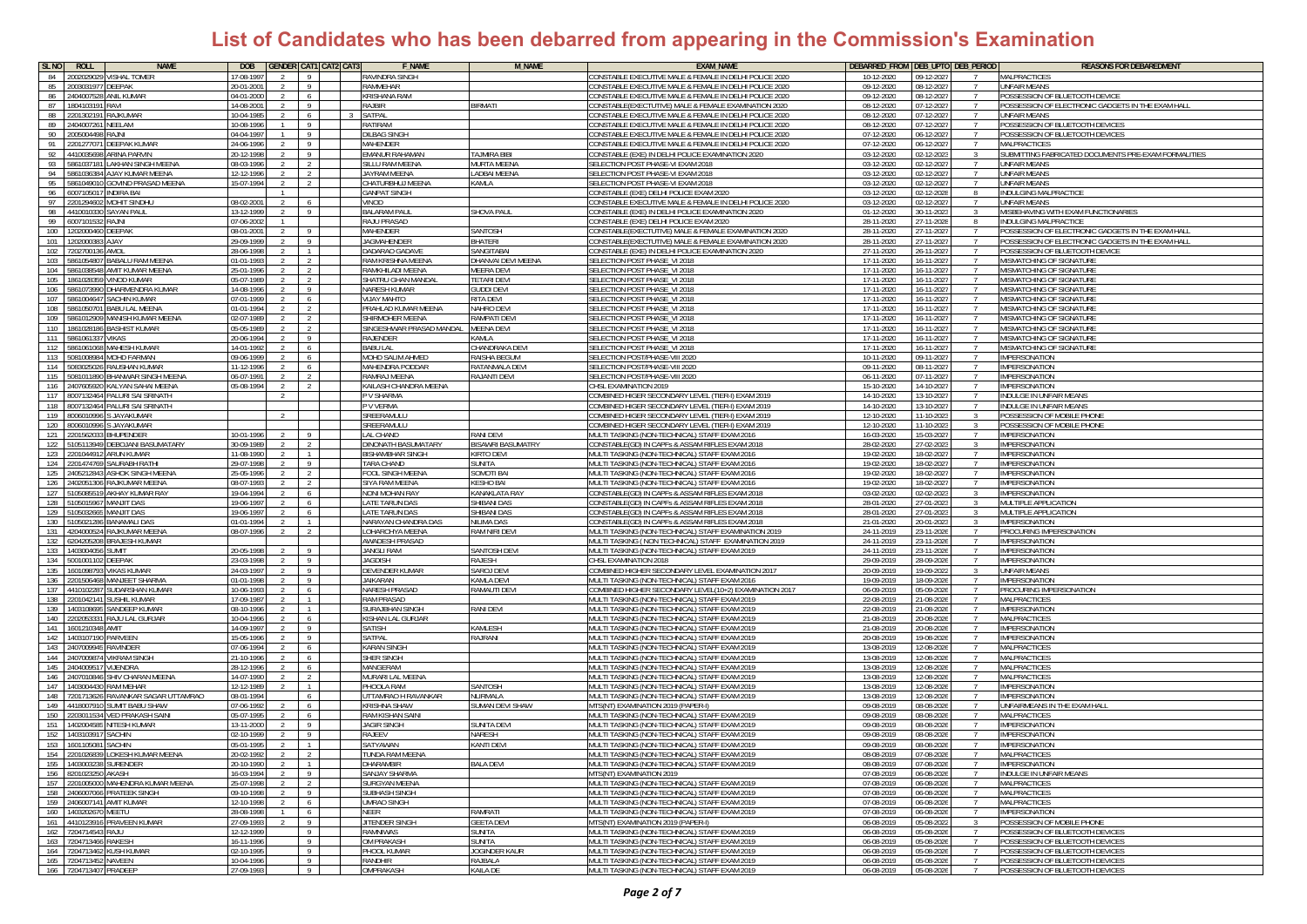| SL <sub>NO</sub> | <b>ROLL</b>              | <b>NAME</b>                                  | <b>DOB</b>               |                |                | <b>GENDER CAT1 CAT2 CAT3</b> | <b>F NAME</b>                         | M NAME                                                   | <b>EXAM NAME</b>                                                                                      |                          | DEBARRED_FROM DEB_UPTO DEB_PERIOD               | <b>REASONS FOR DEBAREDMENT</b>                          |
|------------------|--------------------------|----------------------------------------------|--------------------------|----------------|----------------|------------------------------|---------------------------------------|----------------------------------------------------------|-------------------------------------------------------------------------------------------------------|--------------------------|-------------------------------------------------|---------------------------------------------------------|
| 167              | 7204713402               | SUMIT                                        | 21-04-1998               |                | - 9            |                              | KULDEEP                               | KAUSHLYA                                                 | MULTI TASKING (NON-TECHNICAL) STAFF EXAM 2019                                                         | 06-08-2019               | 05-08-202                                       | POSSESSION OF BLUETOOTH DEVICES                         |
| 168              | 720471340                | NAVEEN                                       | 18-10-2000               |                | 6              |                              | SUBHASH CHAND                         | BHURO                                                    | MULTI TASKING (NON-TECHNICAL) STAFF EXAM 2019                                                         | 06-08-2019               | 05-08-202                                       | POSSESSION OF BLUETOOTH DEVICES                         |
| 169              | 720471339                | <b>AURABH</b>                                | 14-05-1998               |                | $\overline{9}$ |                              | <b>SUBHASH</b>                        | <b>AAYA DEVI</b>                                         | MULTI TASKING (NON-TECHNICAL) STAFF EXAM 2019                                                         | 06-08-2019               | 05-08-202                                       | POSSESSION OF BLUETOOTH DEVICES                         |
| 170              | 720471339                | MAN                                          | 15-10-199                |                | - 9            |                              | <b>HARIKESH</b>                       | REMO                                                     | IULTI TASKING (NON-TECHNICAL) STAFF EXAM 2019                                                         | 06-08-2019               | 05-08-202                                       | POSSESSION OF BLUETOOTH DEVICES                         |
| 171              | 720471339                | <b>INFSH</b>                                 | 8-05-1994                |                | - 9            |                              | DALBIR                                | HEELA                                                    | <b>IULTI TASKING (NON-TECHNICAL) STAFF EXAM 2019</b>                                                  | 06-08-2019               | 05-08-202                                       | POSSESSION OF BLUETOOTH DEVICES                         |
| 172              | 7204713392               | <b>TIHOM</b>                                 | 14-08-1998               |                | -9             |                              | <b>BIJENDER</b>                       | <b>AEENA</b>                                             | MULTI TASKING (NON-TECHNICAL) STAFF EXAM 2019                                                         | 06-08-2019               | 05-08-2026<br>$\overline{7}$                    | POSSESSION OF BLUETOOTH DEVICES                         |
| 173              | 7208719060               | <b>RAKESH KUMAR</b>                          | 26-02-1997               |                | - 9            |                              | <b>NEKI RAM</b>                       | <b>ILAWATI DEVI</b>                                      | MULTI TASKING (NON-TECHNICAL) STAFF EXAM 2019                                                         | 06-08-2019               | 05-08-2026<br>$\overline{7}$                    | POSSESSION OF BLUETOOTH DEVICES                         |
| 174              | 7208721042 MANISH        |                                              | 04-03-1997               |                | $\overline{1}$ |                              | RAJBIR                                | <b>ITHOS</b>                                             | MULTI TASKING (NON-TECHNICAL) STAFF EXAM 2019                                                         | 06-08-2019               | 05-08-2026<br>$\overline{7}$                    | POSSESSION OF BLUETOOTH DEVICES                         |
| 175              | 700171009                | <b>HEMRAJ MEENA</b>                          | 05-07-198                |                | $\overline{2}$ |                              | <b>BIRBAL MEENA</b>                   | RAM PYARI DEVI MEENA                                     | MULTI TASKING (NON-TECHNICAL) STAFF EXAM 2019                                                         | 06-08-2019               | 05-08-202                                       | IMPERSONATE/PROCURING IMPERSONATION BY ANY PERSON       |
| 176              | 4410009043               | <b>VIVEK KUMAR</b>                           | 02-08-1990               |                | - 6            |                              | <b>DEVCHANDRA RAY</b>                 | SHYAMALI DEVI                                            | MTS(NT) EXAMINATION 2019 (PAPER-I)                                                                    | 05-08-2019               | 04-08-202                                       | APPEARING WITH FORGED ADMIT CARD                        |
| 177              | 820101372                | VICKY                                        | !5-10-1997               |                | - 9            |                              | SANJAY                                |                                                          | <b>ATS(NT) EXAMINATION 2019</b>                                                                       | 05-08-2019               | 04-08-202                                       | <b>NDULGE IN UNFAIR MEANS</b>                           |
| 178              | 1401200849               | SUNIL                                        | 1-07-1999                |                | -9             |                              | SURAJBHAN                             | <b>GUDDI</b>                                             | MULTI TASKING (NON-TECHNICAL) STAFF EXAM 2016                                                         | 05-08-2019               | 04-08-2026                                      | <b>IMPERSONATION</b>                                    |
| 179              |                          | 2201002193 VIJENDRA MEENA                    | 01-01-1996               |                | $\overline{2}$ |                              | <b>DABAL MEENA</b>                    |                                                          | MULTI TASKING (NON-TECHNICAL) STAFF EXAM 2019                                                         | 05-08-2019               | 04-08-2026<br>$\overline{7}$                    | <b>MALPRACTICES</b>                                     |
| 180              | 1403000972               | ANKIT                                        | 27-07-1996               |                | $\overline{9}$ |                              | VIRENDER                              | <b>SUDESH</b>                                            | MULTI TASKING (NON-TECHNICAL) STAFF EXAM 2019                                                         | 05-08-2019               | 04-08-202                                       | <b>IMPERSONATION</b>                                    |
| 181              | 1403200765               | MAMTA                                        | 18-12-1995               |                | 9              |                              | <b>RAJBIR</b>                         | MUKESH                                                   | MULTI TASKING (NON-TECHNICAL) STAFF EXAM 2019                                                         | 05-08-2019               | 04-08-2026                                      | IMPERSONATION                                           |
| 182              | 72047058                 | RITESH KUMAR                                 | 5-01-199                 |                | 6              |                              | BIRENDRA SINGH                        | <b>GEETA DEV</b>                                         | MULTI TASKING (NON-TECHNICAL) STAFF EXAM 2019                                                         | 05-08-2019               | 04-08-2026                                      | MPERSONATE/PROCURING IMPERSONATION BY ANY PERSON        |
| 183              | 140210051                | <b>INTU</b>                                  | 1-02-1998                |                | - 9            |                              | ATMA RAM                              | <b>ITABO DEVI</b>                                        | <b>MULTI TASKING (NON-TECHNICAL) STAFF EXAM 2016</b>                                                  | 02-08-2019               | $01 - 08 - 2026$                                | <b>IMPERSONATION</b>                                    |
| 184              | 2402009351               | SANDEEP KUMAR                                | $0 - 02 - 1991$          |                | 6              |                              | <b>BANWARI LAL</b>                    |                                                          | MULTI TASKING (NON-TECHNICAL) STAFF EXAM 2019                                                         | 02-08-2019               | $01 - 08 - 2026$<br>$\overline{7}$              | <b>MALPRACTICES</b>                                     |
| 185              | 1601300089               | SURJEET SINGH                                | ገ2-02-198ለ               |                | - 9            |                              | <b>JAIPAL</b>                         | ANGREJO DEVI                                             | MULTI TASKING (NON-TECHNICAL) STAFF EXAM 2019                                                         | 02-08-2019               | 01-08-202<br>$\overline{7}$                     | IMPERSONATION                                           |
| 186              | 1601100508 ROHIT         |                                              | 17-12-1998               |                | - 9            |                              | <b>JAIPAL</b>                         | lowam                                                    | MULTI TASKING (NON-TECHNICAL) STAFF EXAM 2019                                                         | 02-08-2019               | 01-08-2026<br>$\overline{7}$                    | IMPERSONATION                                           |
| 187              | 1402100322               | <b>SUNIL</b>                                 | 29-08-1998               |                | - 9            |                              | RANDHIR                               | CHANDERPATI                                              | MULTI TASKING (NON-TECHNICAL) STAFF EXAM 2019                                                         | 02-08-2019               | 01-08-202                                       | IMPERSONATION                                           |
| 188              | 1402100364               | <b>VIKASH</b>                                | 15-08-199                |                | - 9            |                              | <b>ISHWAR SINGH</b>                   | BALA                                                     | MULTI TASKING (NON-TECHNICAL) STAFF EXAM 2019                                                         | 02-08-2019               | 01-08-202                                       | <b>IMPERSONATION</b>                                    |
| 189              | 1402100486               | NITESH KUMAR                                 | 19-10-1997               |                | 6              |                              | <b>GAJRAJ</b>                         | <b>SUNITA</b>                                            | <b>MULTI TASKING (NON-TECHNICAL) STAFF EXAM 2019</b>                                                  | 02-08-2019               | 01-08-202                                       | MPERSONATION                                            |
| 190              | 14021007                 | <b>NARESH KUMAR</b>                          | 12-02-1992               |                | 6              |                              | <b>KRISHAN KUMAR</b>                  | SUNITA DEV                                               | MULTI TASKING (NON-TECHNICAL) STAFF EXAM 2019                                                         | 02-08-2019               | $01-08-20$                                      | <b>IMPERSONATION</b>                                    |
| 191              | 1403200141               | MANJU                                        | 08-06-1998               |                | $\overline{9}$ |                              | MAHIPAL                               | SUNITA                                                   | MULTI TASKING (NON-TECHNICAL) STAFF EXAM 2019                                                         | 02-08-2019               | 01-08-202                                       | <b>IMPERSONATION</b>                                    |
| 192              | 140320023                | <b>ATPAL</b>                                 | 0-04-1998                |                | -9             |                              | SATPAL                                | SANTOSH                                                  | MULTI TASKING (NON-TECHNICAL) STAFF EXAM 2019                                                         | 02-08-2019               | $01 - 08 - 202$                                 | <b>IMPERSONATION</b>                                    |
| 193              | 140320052                | )HARMENDER KUMAR                             | 14-01-199                |                | 6              |                              | JAIBHAGWAN                            | SANTOSH DEVI                                             | MULTI TASKING (NON-TECHNICAL) STAFF EXAM 2019                                                         | 02-08-2019               | 01-08-202                                       | IMPERSONATION                                           |
| 194              | 720570276                | PINTU RAJAK                                  | 16-08-199                |                | $\overline{1}$ |                              | <b>GANESHI RAJAK</b>                  | <b>ROMILA DEVI</b>                                       | MULTI TASKING (NON-TECHNICAL) STAFF EXAM 2019                                                         | 02-08-2019               | 01-08-202                                       | IMPERSONATE/PROCURING IMPERSONATION BY ANY PERSON       |
| 195              | 2202079166               | SHUK                                         | 16-10-1999               |                | -9             |                              | <b>NEKIRAM</b>                        |                                                          | <b>HSL EXAMINATION 2018</b>                                                                           | 11-07-2019               | 10-07-202                                       | MALPRACTICE                                             |
| 196<br>197       | 1401208474<br>1401208929 | <b>TIHON</b><br>ANKAJ                        | 17-04-2000<br>7-09-1996  |                | -9<br>- 9      |                              | <b>SATBIR</b><br>RAMESH CHANDER       | <b>REKHA DEVI</b><br><b>SURAJMUKHI</b>                   | OMBINED HIGHER SECONDARY LEVEL EXAMINATION 2018<br>OMBINED HIGHER SECONDARY LEVEL EXAMINATION 2018    | 10-07-2019<br>10-07-2019 | 09-07-202<br>-3-<br>09-07-2022                  | MALPRACTICE<br>MALPRACTICE                              |
|                  |                          |                                              |                          |                |                |                              |                                       |                                                          |                                                                                                       |                          | -3                                              |                                                         |
| 198<br>199       | 1403003099<br>1403102762 | ankit<br>RAJENDRA KUMAR                      | 24-05-2001<br>01-04-1990 |                | 9<br>2         |                              | <b>SURENDER</b><br>MEGH RAJ MEENA     | KAMLESH<br>NIREE BAI                                     | COMBINED HIGHER SECONDARY LEVEL EXAMINATION 2018<br>COMBINED HIGHER SECONDARY LEVEL EXAMINATION 2018  | 08-07-2019<br>08-07-2019 | 07-07-2022<br>3<br>07-07-2026<br>$\overline{7}$ | POSSESSION OF ELECTRONIC DEVICE<br><b>IMPERSONATION</b> |
| 200              | 2202015697               | <b>SUMIT SINGH DHANKHAR</b>                  | 17-11-1999               |                | -9             |                              | ANIL KUMAR                            |                                                          | CHSL EXAMINATION 2018                                                                                 | 05-07-2019               | 04-07-2026<br>$\overline{7}$                    | <b>MALPRACTICE</b>                                      |
| 201              | 160120333                | CHANDER MOHAN                                | 15-05-1995               |                | $\overline{1}$ |                              | <b>RAM NIWAS</b>                      | <b>MAR PATI</b>                                          | OMBINED HIGHER SECONDARY LEVEL EXAMINATION 2018                                                       | 05-07-2019               | 04-07-2026                                      | MALPRACTICE                                             |
| 202              | 220119888                | <b>HARKESH MEENA</b>                         | 06-07-1991               |                |                |                              | MANOHAR LAL MEENA                     |                                                          | HSL EXAMINATION 2018                                                                                  | 04-07-201                | 03-07-202                                       | <b>MALPRACTICI</b>                                      |
| 203              | 1202600392               | SUSHIL                                       | 20-01-1996               |                | -9             |                              | AJIT SINGH                            | OMI DEVI                                                 | OMBINED HIGHER SECONDARY LEVEL EXAMINATION 2018                                                       | 03-07-2019               | 02-07-202<br>$\overline{7}$                     | MALPRACTICE                                             |
| 204              | 1601218699               | MONIKA KUNDU                                 | 18-02-1995               |                | $\overline{9}$ |                              | SUBHASH KUNDU                         | Krishna                                                  | COMBINED HIGHER SECONDARY LEVEL EXAMINATION 2018                                                      | 03-07-2019               | 02-07-2026                                      | IMPERSONATION                                           |
| 205              | 5001001166               | SANDEEP KUMAR                                | 0-07-1992                |                | 6              |                              | RAMDEV                                | <b>SURAJ MUKHI</b>                                       | CHSL EXAMINATION 2018                                                                                 | 03-07-2019               | 02-07-2026                                      | <b>IMPERSONATION</b>                                    |
| 206              | 500100133                | RAVINDER                                     | 0-07-1998                |                | $\overline{9}$ |                              | <b>AJIT SINGH</b>                     | UNITA                                                    | CHSL EXAMINATION 2018                                                                                 | 03-07-2019               | 02-07-202                                       | MPERSONATION                                            |
| 207              | 500100091                | <b>IAVDEEP</b>                               | 23-10-2000               |                | - 9            |                              | KULDEEP SINGH                         | UNITA DEV                                                | HSL EXAMINATION 2018:                                                                                 | 03-07-2019               | 02-07-202                                       | MPERSONATION                                            |
| 208              | 140100532                | <b>RADEEP</b>                                | 07-08-1998               |                | - 9            |                              | <b>BAHADUR SINGH</b>                  | <b>BIMLA</b>                                             | IULTI TASKING (NON-TECHNICAL) STAFF EXAM 2019                                                         | 08-05-2019               | 07-08-202                                       | MPERSONATION                                            |
| 209              | 2006032217               | AAKASH PUNDIR                                | 10-05-2000               |                | 6              |                              | NIRMAL SINGH                          |                                                          | CONSTABLE(GD) IN CAPFS & RIFLEMAN IN ASSAM RIFLE EXAM 2018                                            | 09-03-2019               | 08-03-2026<br>$\overline{7}$                    | <b>IMPERSONATION</b>                                    |
| 210              | 1601218699               | AMARJEET                                     | 19-08-1998               |                | 9              |                              | RAMPAL                                | ANNU BALA                                                | CONSTABLE(GD) IN CAPFS & RIFLEMAN IN ASSAM RIFLE EXAM 2018:                                           | 05-03-2019               | 04-03-2026<br>$\overline{7}$                    | POSSESSION OF BLUETOOTH DEVICE                          |
| 211              | 160121517                | <b>GURJANT SINGH</b>                         | 15-08-1996               |                | - 9            |                              | <b>DALJEET SINGH</b>                  | <b>JASBIR KAUR</b>                                       | CONSTABLE(GD) IN CAPFS & RIFLEMAN IN ASSAM RIFLE EXAM 2018                                            | 02-03-2019               | 01-03-202                                       | IMPERSONATION                                           |
| 212              | 160121520                | NAVEEN                                       | 08-11-1997               |                | -9             |                              | DALBIR                                | <b>VIRMALA</b>                                           | CONSTABLE(GD) IN CAPFS & RIFLEMAN IN ASSAM RIFLE EXAM 2018                                            | 02-03-2019               | 01-03-202                                       | <b>IMPERSONATION</b>                                    |
| 213              | 701271101                | VAGHELA BHAVESHBHAI BABUBHAI                 | 26-08-1998               |                | $\overline{2}$ |                              |                                       | VAGHELA BABUBHAI DAMJIBHAI VAGHELA LILABEN BABUBHAI DEVI | CONSTABLE(GD) IN CAPFS & RIFLEMAN IN ASSAM RIFLE EXAM 2018                                            | 28-02-2019               | 27-02-202                                       | <b>IMPERSONATION</b>                                    |
| 214              | 240518425                | NEERAJ KUMAR MEENA                           | 1-07-199                 |                |                |                              | MOTI LAL MEENA                        |                                                          | ONSTABLE(GD) IN CAPFS & RIFLEMAN IN ASSAM RIFLE EXAM 201                                              | 22-02-201                | 21-02-202                                       | MPERSONATION                                            |
| 215              | 440301570                | MONSUR ALI MOLLA                             | 1-07-1995                |                | 6              |                              | <b>ABDUL KHALEK</b>                   |                                                          | ONSTABLE(GD) IN CAPFS & RIFLEMAN IN ASSAM RIFLE EXAM 2018                                             | 15-02-2019               | 14-02-202                                       | POSSESSION OF BLUETOOTH DEVICE                          |
| 216              | 2006014076               | <b>ABHISHEK KUMAR</b>                        | 10-11-1994               |                | 6              |                              | TARAS PAL                             |                                                          | CONSTABLE(GD) IN CAPFS & RIFLEMAN IN ASSAM RIFLE EXAM 2018                                            | 14-02-2019               | 13-02-202<br>$\overline{7}$                     | <b>IMPERSONATION</b>                                    |
| 217              | 140520211                | SANJAY                                       | 15-04-1996               |                | $\overline{9}$ |                              | <b>ISHWAR SINGH</b>                   | KARAMJEET                                                | CONSTABLE(GD) IN CAPFS & RIFLEMAN IN ASSAM RIFLE EXAM 2018                                            | 14-02-2019               | 13-02-202                                       | POSSESSION OF BLUETOOTH DEVICE                          |
| 218              | 42050015                 | OHIT KUMAR!                                  | 0-02-1996                |                | $\overline{1}$ |                              | LAKSHMAN CHAUDHARY                    | PYARI DEVI                                               | TENOGRAPHER GRADE C & D EXAMINATION 2018                                                              | 05-02-2019               | 04-02-202                                       | IMPERSONATION                                           |
| 219              | 58610613                 | NOOP                                         | $1 - 04 - 199$           |                | - 9            |                              | SUKRAMPA                              | IMI A                                                    | HASF-VI/2018/NR1231                                                                                   | 17-01-201                | 16-01-202                                       | MPERSONATION                                            |
| 220              | 440200632                | <b>ANKAR GHOSH</b>                           | 7-08-1994                |                | 6              |                              | <b>ITTAM GHOSH</b>                    | <b>NIMA GHOSH</b>                                        | OMBINED HIGHER SECONDARY LEVEL(T-II) EXAMINATION 2017                                                 | 15-07-2018               | 14-07-202                                       | MALPRACTICE DURING THE EXAMINATION                      |
| 221              | 1401029487               | PRINCE SHARMA                                | 2-08-1997                |                | - 9            |                              | OM KUMAR SHARMA                       | <b>BABITA SHARMA</b>                                     | OMBINED HIGHER SECONDARY LEVEL EXAMINATION, 2017                                                      | 22-03-2018               | 21-03-2025<br>$\mathcal{I}$                     | <b>IMPERSONATION</b>                                    |
| 222              | 1601012286               | AMIT RANGI                                   | 30-10-1991               |                | -9             |                              | <b>SURENDER</b>                       | <b>ROSHANI</b>                                           | OMBINED HIGHER SECONDARY LEVEL EXAMINATION 2017                                                       | 21-03-2018               | 20-03-202                                       | <b>IMPERSONATION</b>                                    |
| 223              | 160108920                | <b>DEEPAK</b>                                | 10-08-1995               |                | -9             |                              | <b>RAM KUMAR</b>                      | ROSHANI                                                  | OMBINED HIGHER SECONDARY LEVEL EXAMINATION 2017                                                       | 20-03-2018               | 19-03-202                                       | <b>IMPERSONATION</b>                                    |
| 224              | 9004036164               | VITTAL BHAJANTRI                             | 01-08-1995               |                | $\overline{1}$ |                              | MARUTI                                | SHANTAVVA                                                | CHSL(10+2) EXAMINATION 2017                                                                           | 13-03-2018               | 12-03-202                                       | COPYING FROM ANSWAR WRITTEN ON PALM OF HIS HANDS        |
| 225              | 160106117                | ANUJ                                         | 02-01-1996               |                | $\overline{1}$ |                              | <b>AGPAL</b>                          | TARA DEVI                                                | COMBINED HIGHER SECONDARY LEVEL EXAMINATION 2017                                                      | 13-03-201                | 12-03-202                                       | <b>IMPERSONATION</b>                                    |
| 226              | 920601986                | <b>EMMY GEORGE</b>                           | 24-01-1992               |                | - 9            |                              | <b>GEORGE VARGHESE</b>                | SOLLY GEORG                                              | CHSL(10+2) EXAMINATION 2017                                                                           | 12-03-2018               | 11-03-202                                       | POSSESSION OF PEN DRIVE IN THE EXAM HALL                |
| 227              | 5105028435               | RAVI RANJAN KUMAR                            | 24-01-1993               |                | $\overline{2}$ |                              | UPENDRA PRASAD MANDAL                 | ANITA DEVI                                               | CHSL EXAMINATION 2017                                                                                 | 07-03-201                | 06-03-202                                       | <b>IMPERSONATION</b>                                    |
| 228              | 7720300348               | PRADEEP KUMAR                                | 04-10-1985               |                |                |                              | RAMDHAN                               | PREM                                                     | ECH OPERATOR(DRILLING)ADVT NO NWR-2/2017                                                              | 08-02-2018               | 07-02-202                                       | MPERSONATION                                            |
| 229              | 7720700260               | <b>VINOD KUMAR</b>                           | 15-09-1986               |                | $\overline{1}$ |                              | <b>RATAN SINGH</b>                    | <b>/IDYA DEVI</b>                                        | TECH OPERATOR(DRILLING)ADVT NO NWR-2/2017                                                             | 08-02-2018               | 07-02-2025<br>$\overline{7}$                    | <b>IMPERSONATION</b>                                    |
| 230              |                          | 3206196446 RAHUL KUMAR                       | 15-03-1996               |                | $\overline{1}$ |                              | <b>ASHOK KUMAR</b>                    | JAYMANI DEVI                                             | MULTI TASKING (NON-TECHNICAL) STAFF EXAM 2016                                                         | 30-10-2017               | 29-10-2024<br>$\overline{7}$                    | IMPERSONATION                                           |
| 231              | 3206181440<br>301316687  | VIVEK KUMAR THAKUF                           | 17-09-1996               |                | - 9            |                              | ATAI BIHARI THAKUR                    | PUNAM DEVI                                               | MULTI TASKING (NON-TECHNICAL) STAFF EXAM 2016                                                         | 30-10-2017               | 29-10-2024                                      | <b>IMPERSONATION</b>                                    |
| 232<br>233       | 3013034929               | RANJAY KUMAR PRASAD                          | 1-01-1992                | 2              | 6              |                              | )ASRATHI PRASAD<br>RAJENDRA LAL MEENA | RATANJYOTA DEVI<br><b>CAMALA DEVI</b>                    | <b>MULTI TASKING (NON-TECHNICAL) STAFF EXAM 2016</b>                                                  | 30-10-2017               | 29-10-2024                                      | MALPRACTICE<br><b>IMPERSONATION</b>                     |
| 234              |                          | RAM AVATAR MEENA<br>3206176114 UPENDRA KUMAR | 80-12-1988<br>15-01-1992 |                | 2              |                              | PRAMANAND PRASAD                      |                                                          | <b>MULTI TASKING (NON-TECHNICAL) STAFF EXAM 2016</b><br>MULTI TASKING (NON-TECHNICAL) STAFF EXAM 2016 | 27-10-2017               | 26-10-2024<br>$\overline{7}$                    |                                                         |
| 235              |                          | 3011088271 LAKSHAY SAIN                      | 28-12-1998               |                | 6<br>6         |                              | OM PRAKASH                            | SAVITRI DEVI<br>PUSHPA                                   | MULTI TASKING (NON-TECHNICAL) STAFF EXAM 2016                                                         | 27-10-2017<br>27-10-2017 | 26-10-2024<br>26-10-2024                        | IMPERSONATION<br>IMPERSONATION                          |
|                  |                          | 236 3011032127 KAPIL KUMAR                   | 25-03-1992               |                | $\overline{1}$ |                              | CHANDRA                               | MANOJ DEVI                                               | MULTI TASKING (NON-TECHNICAL) STAFF EXAM 2016                                                         | 26-10-2017               | 25-10-2024                                      | <b>IMPERSONATION</b>                                    |
| 237              |                          | 3001056091 A IIT SINGH BAG                   | 20-08-1995               |                |                |                              | KAILASH RAM BAGHEI                    | <b>ASHA DEV</b>                                          | MULTI TASKING (NON-TECHNICAL) STAFF EXAM 2016                                                         | 25-10-2017               | $24 - 10 - 202$                                 | <b>IMPERSONATIO</b>                                     |
|                  |                          | 238 3010122962 OM PRAKASH MEENA              | 12-10-1994               |                | $\overline{2}$ |                              | RAM KHILADI MEENA                     | RAJANTI DEVI                                             | MULTI TASKING (NON-TECHNICAL) STAFF EXAM 2016                                                         | 25-10-2017               | 24-10-2024                                      | <b>IMPERSONATION</b>                                    |
|                  |                          | 239 3203063316 PAWAN KUMAR                   | 10-05-1998               |                | 9              |                              | <b>UPENDRA PRASAD</b>                 | JMAN DEVI                                                | MULTI TASKING (NON-TECHNICAL) STAFF EXAM 2016                                                         | 24-10-2017               | 23-10-2024                                      | <b>IMPERSONATION</b>                                    |
| 240              |                          | 3013101228 ARUN KUMAR SINGH                  | 18-06-1996               |                | 2              |                              | ANIL KUMAR SINGH                      | MEENA SINGH                                              | MULTI TASKING (NON-TECHNICAL) STAFF EXAM 2016                                                         | 22-10-2017               | 21-10-2024                                      | <b>IMPERSONATION</b>                                    |
|                  |                          | 241 3011063885 RAHUL SHARMA                  | 18-06-1993               | 2              | $\overline{9}$ |                              | CHANDRA PRAKASH SHARMA                | VIMLESH                                                  | MULTI TASKING (NON-TECHNICAL) STAFF EXAM 2016                                                         | 22-10-2017               | 21-10-2024<br>$\overline{7}$                    | MALPRACTICE                                             |
|                  |                          | 242 3203005057 KUNDAN KUMAR                  | 18-06-1997               |                | $\overline{1}$ |                              | RAJNATH PASWAN                        | (USHUM DEVI                                              | MULTI TASKING (NON-TECHNICAL) STAFF EXAM 2016                                                         | 21-10-2017               | 20-10-2024<br>$\overline{7}$                    | <b>IMPERSONATION</b>                                    |
| 243              |                          | 3013065827 PRASHANT KUMAR                    | 15-09-1998               |                | 6 <sup>6</sup> |                              | RAMITAR PRASAD                        | RAJKUMARI DEVI                                           | MULTI TASKING (NON-TECHNICAL) STAFF EXAM 2016                                                         | 16-10-2017               | 15-10-2024                                      | <b>IMPERSONATION</b>                                    |
|                  | 244 3206119561           | <b>LAVLESH KUMAR</b>                         | $2 - 09 - 1993$          |                | - 6            |                              | <b>SITARAM RAY</b>                    | <b>ARMILA DEVI</b>                                       | MULTI TASKING (NON-TECHNICAL) STAFF EXAM 2016                                                         | 16-10-2017               | 15-10-2024                                      | <b>MAI PRACTICE</b>                                     |
| 245              | 3203166607               | <b>RAKESH KUMAR</b>                          | 7-01-1996                |                | 6              |                              | <b>BHARAT PRASAD</b>                  | UNAINA DEVI                                              | MULTI TASKING (NON-TECHNICAL) STAFF EXAM 2016                                                         | 15-10-2017               | 14-10-2024                                      | <b>IMPERSONATION</b>                                    |
| 246              |                          | 3001101508 VIRENDRA KUMAR                    | 10-07-1996               | 2              | 6              |                              | <b>VIJAYPAL SINGH</b>                 | <b>MWATI DEVI</b>                                        | MULTI TASKING (NON-TECHNICAL) STAFF EXAM 2016                                                         | 15-10-2017               | 14-10-2024<br>$\overline{7}$                    | <b>MALPRACTICE</b>                                      |
|                  |                          | 247 3010014294 DEEPAK KUMAR                  | 02-04-1998               | 2              | $\overline{1}$ |                              | <b>UMESH PASWAN</b>                   | <b>GAYATRI DEVI</b>                                      | MULTI TASKING (NON-TECHNICAL) STAFF EXAM 2016                                                         | 14-10-2017               | 13-10-2024<br>$\overline{7}$                    | <b>IMPERSONATION</b>                                    |
|                  |                          | 248 3003071805 SANTOSH KUMAR                 | 13-02-1991               | 2              | 6              |                              | DEVLAL PRASAD YADAV                   | PATO DEVI                                                | MULTI TASKING (NON-TECHNICAL) STAFF EXAM 2016                                                         | 14-10-2017               | 13-10-2024<br>7                                 | <b>IMPERSONATION</b>                                    |
|                  |                          | 249 3001091534 ANKUR SAXENA                  | 10-06-1997               | $\overline{2}$ | 9 <sup>1</sup> |                              | VINOD KUMAR SAXENA                    | ARCHANA SAXENA                                           | MULTI TASKING (NON-TECHNICAL) STAFF EXAM 2016                                                         | 13-10-2017               | 12-10-2024<br>7                                 | <b>IMPERSONATION</b>                                    |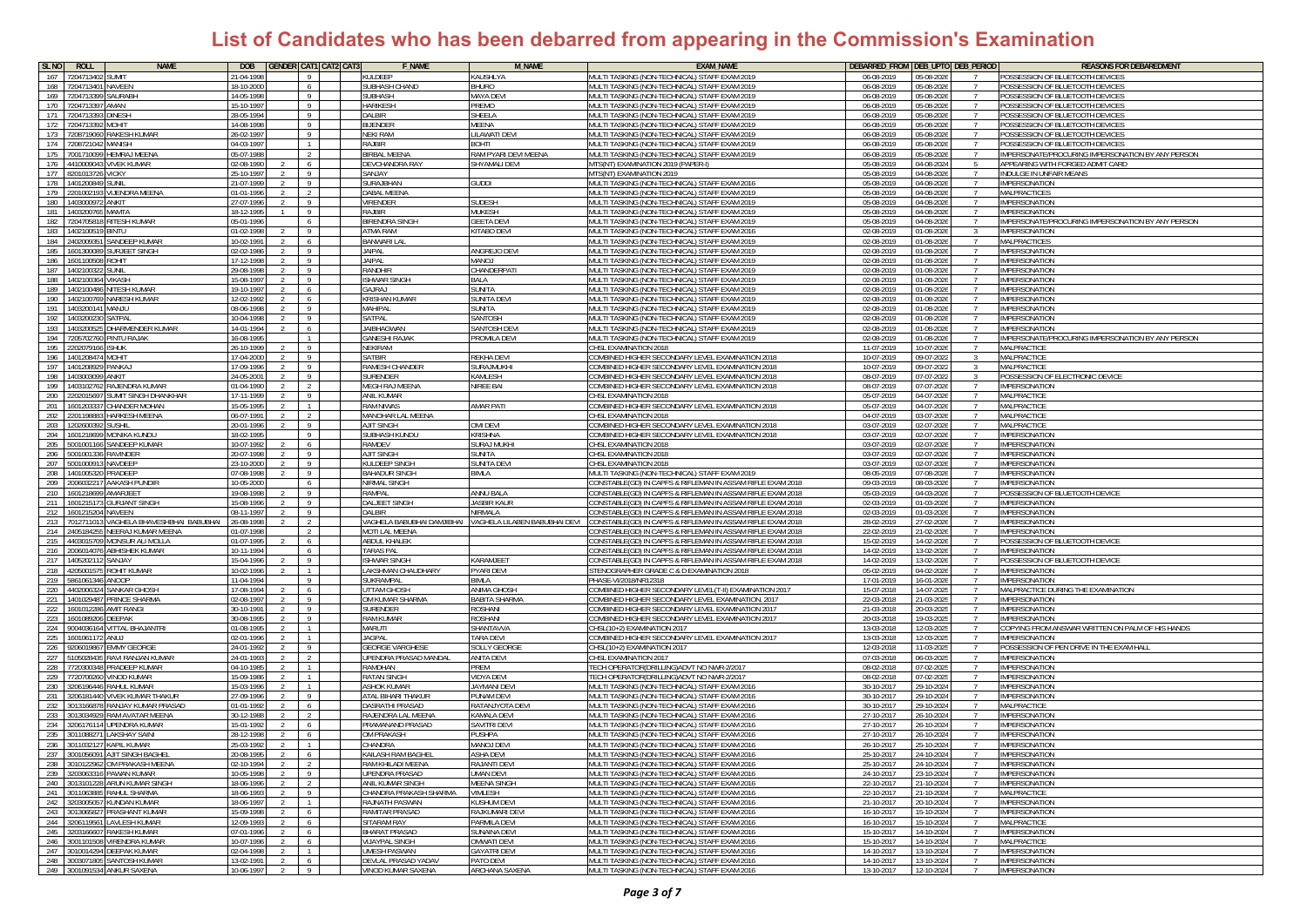| SL <sub>NO</sub>                 | <b>ROLL</b><br><b>NAME</b>                                                   | DOB                                       | <b>GENDER CAT1 CAT2 CAT3</b>              | <b>F_NAME</b>                                 | <b>M_NAME</b>                         | <b>EXAM_NAME</b>                                                                                                         | DEBARRED_FROM DEB_UPTO DEB_PERIOD |                          |                   | <b>REASONS FOR DEBAREDMENT</b>                                                          |
|----------------------------------|------------------------------------------------------------------------------|-------------------------------------------|-------------------------------------------|-----------------------------------------------|---------------------------------------|--------------------------------------------------------------------------------------------------------------------------|-----------------------------------|--------------------------|-------------------|-----------------------------------------------------------------------------------------|
| 250                              | 300502935<br><b>ITIN SINGH</b>                                               | 12-07-198                                 |                                           | HANDRA VEER SINGH                             | ISHA DEVI                             | IULTI TASKING (NON-TECHNICAL) STAFF EXAM 2016                                                                            | 13-10-2017                        | 12-10-2024               |                   | MALPRACTICE                                                                             |
| 251                              | 01106628<br><b>IANIT KUMAR</b>                                               | 10-01-199                                 | 9                                         | NARENDRA KUMAR                                | ABLI DEVI                             | AULTI TASKING (NON-TECHNICAL) STAFF FXAM 2016                                                                            | 12-10-2017                        | 11-10-2024               |                   | <b>IMPERSONATION</b>                                                                    |
| 252                              | 3203057630<br><b>ID IRFAN</b>                                                | 15-01-199<br>$\overline{2}$               | <b>MD NAYEEM</b><br>6                     |                                               | RAZIA KHATOON                         | MULTI TASKING (NON-TECHNICAL) STAFF EXAM 2016                                                                            | 12-10-2017                        | 11-10-2024               | $\overline{7}$    | MAI PRACTICE                                                                            |
|                                  | 253 3009093890<br>RAVI KUMAR MEENA                                           | 12-06-1991<br>2                           | 2                                         | KIRODI LAL MEENA                              | KALA DEVI MEENA                       | MULTI TASKING (NON-TECHNICAL) STAFF EXAM 2016                                                                            | 12-10-2017                        | 11-10-2024               |                   | <b>IMPERSONATION</b>                                                                    |
|                                  | 254 2201326394<br>VIKAS                                                      | 10-03-1998                                | -9<br>DEVENDER                            |                                               | SUSHILA                               | MULTI TASKING (NON-TECHNICAL) STAFF EXAM 2016                                                                            | 12-10-2017                        | 11-10-2024               |                   | MISMATCHING OF HANDWRITINGS & SIGN                                                      |
|                                  | 255 301106188<br>JAVED ALAM                                                  | 10-06-1995                                |                                           | SHAHEED AHAMAD                                | MEENA                                 | MULTI TASKING (NON-TECHNICAL) STAFF EXAM 2016                                                                            | 11-10-2017                        | 10-10-2024               |                   | <b>IMPERSONATION</b>                                                                    |
| 256                              | SONADHARI KUMAR<br>301313647                                                 | 10-05-1993                                | 6                                         | SARWESH KUMAR                                 | MANJU DEVI                            | MULTI TASKING (NON-TECHNICAL) STAFF EXAM 2016                                                                            | 11-10-2017                        | 10-10-202                |                   | <b>IMPERSONATION</b>                                                                    |
|                                  | 257 300704656<br>SHAKTI SINGH                                                | 28-10-1996                                | Q                                         | <b>HARISH SINGH</b>                           | PUSHPA SINGH                          | MULTI TASKING (NON-TECHNICAL) STAFF FXAM 2016                                                                            | 10-10-2017                        | 09-10-202                |                   | <b>IMPERSONATION</b>                                                                    |
| 258                              | JAY PRATAP SINGH<br>0050081                                                  | 15-07-1995                                |                                           | SUDHIR SINGH                                  | <b>RAKESH DEVI</b>                    | <b>MULTI TASKING (NON-TECHNICAL) STAFF EXAM 2016</b>                                                                     | 10-10-2017                        | 09-10-202                |                   | <b>IMPERSONATION</b>                                                                    |
|                                  | 259 300315060<br>OUSHAL KISHOR                                               | 10-02-1995                                | 6                                         | <b>RAM KUMAR SINGH</b>                        | SUNAINA DEVI                          | MULTI TASKING (NON-TECHNICAL) STAFF EXAM 2016                                                                            | 06-10-2017                        | 05-10-2024               |                   | <b>IMPERSONATION</b>                                                                    |
| 260                              | <b>BINAV KUMAR</b><br>320114066                                              | 05-03-1994                                | $\overline{9}$                            | <b>BAIJNATH SINGH</b>                         | PARMILA DEVI                          | MULTI TASKING (NON-TECHNICAL) STAFF EXAM 2016                                                                            | 06-10-2017                        | 05-10-2024               |                   | MALPRACTICE                                                                             |
| 261<br>262                       | 320305240<br><b><i>TAM KUMAR</i></b><br>01110734<br>ARSH CHAUDR              | 07-10-1994<br>07-11-1992                  | $\overline{1}$<br>9                       | YOGENDRA PASWAN<br>RAJIV KUMAR                | MINA DEVI<br><b>ITA KUMAR</b>         | MULTI TASKING (NON-TECHNICAL) STAFF EXAM 2016<br><b>MULTI TASKING (NON-TECHNICAL) STAFF EXAM 2016</b>                    | 06-10-2017<br>06-10-2017          | 05-10-2024<br>05-10-2024 |                   | MALPRACTICE<br>MALPRACTICE                                                              |
| 263                              | AJESH KUMAR MEENA<br>20156169                                                | 02-02-1992                                |                                           | RATEE RAM MEENA                               | <b>ACHCHO</b>                         | IULTI TASKING (NON-TECHNICAL) STAFF EXAM 2016                                                                            | 06-10-2017                        | 15-10-2024               |                   | <b>IISMATCHING OF HANDWRITINGS &amp; SIGN</b>                                           |
| 264                              | <b>REAM KUMAR</b><br>320620388                                               | 05-12-1994<br>$\mathcal{L}$               | 6                                         | <b>ASHOK PRASAD</b>                           | <b>JRMILA DEVI</b>                    | MULTI TASKING (NON-TECHNICAL) STAFF EXAM 2016                                                                            | 03-10-2017                        | 02-10-2024               | - 7               | <b>IMPERSONATION</b>                                                                    |
|                                  | 265 3203008271<br>ALOK RAJ                                                   | 03-03-1993<br>$\mathcal{L}$               | 6                                         | PRAMOD PRASAD                                 | MUNNI DEVI                            | MULTI TASKING (NON-TECHNICAL) STAFF EXAM 2016                                                                            | 22-09-2017                        | 21-09-2024               | $\overline{7}$    | MALPRACTICE                                                                             |
|                                  | PRABHAKAR KUMAR<br>266 3003154838                                            | 20-02-1997                                | 6                                         | PRAMOD KUMAR                                  | URMILA DEV                            | MULTI TASKING (NON-TECHNICAL) STAFF EXAM 2016                                                                            | 22-09-2017                        | 21-09-2024               | $\overline{7}$    | IMPERSONATION                                                                           |
| 267                              | BIKKI KUMAR<br>300313276                                                     | 01-02-1997                                | 6                                         | RAJESH YADAV                                  | MALA DEVI                             | MULTI TASKING (NON-TECHNICAL) STAFF EXAM 2016                                                                            | 22-09-2017                        | 21-09-202                |                   | IMPERSONATION                                                                           |
| 268                              | OKESH KUMAR MEENA                                                            | 19-08-199                                 |                                           | RAM SINGH MEENA                               | RASALI DEV                            | MULTI TASKING (NON-TECHNICAL) STAFF EXAM 2016                                                                            | 21-09-201                         | 20-09-202                |                   | <b>IMPERSONATION</b>                                                                    |
| 269                              | 301314141<br>AMARJEET KUMAR                                                  | 03-12-1989                                |                                           | RAMJEE PASWAN                                 | <b>MEENA DEV</b>                      | MULTI TASKING (NON-TECHNICAL) STAFF EXAM 2016                                                                            | 20-09-2017                        | 19-09-202                |                   | MALPRACTICE                                                                             |
| 270                              | 3205015447<br>DEEPAK KUMAR                                                   | 16-06-1992                                | 6                                         | SHIVJEE THAKUR                                | PRAMEELA DEV                          | MULTI TASKING (NON-TECHNICAL) STAFF EXAM 2016                                                                            | 20-09-2017                        | 19-09-202                |                   | MALPRACTICE                                                                             |
| 271                              | <b>IMLESH KUMAR</b><br>301315548                                             | 02-02-1995                                | 6                                         | DINESH PRASAD                                 | RADHA DEVI                            | MULTI TASKING (NON-TECHNICAL) STAFF EXAM 2016                                                                            | 20-09-2017                        | 19-09-202                |                   | <b>MALPRACTICE</b>                                                                      |
| 272                              | 20615708<br><b>SHOK KUMAR</b>                                                | 15-02-1991                                | $1 \quad$<br>4                            | <b>AJAY PASWAN</b>                            | REETA DEVI                            | MULTI TASKING (NON-TECHNICAL) STAFF EXAM 2016                                                                            | 19-09-2017                        | 18-09-202                |                   | <b>IMPERSONATION</b>                                                                    |
| 273                              | 20309480<br>LIAY KUMAR                                                       | 15-12-1992                                | $\overline{1}$                            | JAGDEV BAITHA                                 | SUSHILA DEV                           | MULTI TASKING (NON-TECHNICAL) STAFF EXAM 2016                                                                            | 19-09-2017                        | 18-09-202                |                   | <b>IMPERSONATION</b>                                                                    |
|                                  | 274 3013047509<br><b>AMEER KUMAR</b>                                         | 01-02-1994                                | 6                                         | <b>GAJENDRA CHOUDHARY</b>                     | SHIVRANI DEVI                         | MULTI TASKING (NON-TECHNICAL) STAFF EXAM 2016                                                                            | 17-09-2017                        | 16-09-202                |                   | <b>IMPERSONATION</b>                                                                    |
| 275                              | SHAL KUMAR GAUN<br>01300837<br>003104702<br>UGAR SINGH MEENA                 | 01-12-1994<br>20-05-1994                  | $\overline{2}$                            | RAKESH KUMAR GAUN<br><b>DHARM SINGH MEENA</b> | <b>REKHA DEVI</b><br><b>AMLA DEVI</b> | <b>IULTI TASKING (NON-TECHNICAL) STAFF EXAM 2016</b>                                                                     | 17-09-2017<br>16-09-2017          | 6-09-202                 |                   | MPERSONATION<br><b>IMPERSONATION</b>                                                    |
| 276<br>277                       | 201441330<br>RAVI                                                            | 19-07-1997                                | 9                                         | KRISHAN SINGH                                 | <b>CAMLA DEVI</b>                     | IULTI TASKING (NON-TECHNICAL) STAFF EXAM 2016<br><b>MULTI TASKING (NON-TECHNICAL) STAFF EXAM 2016</b>                    | 16-09-2017                        | 5-09-2024<br>5-09-2024   |                   | IMPERSONATION                                                                           |
|                                  | 278 220110375<br>GABBAR SINGH MEENA                                          | 04-06-1997<br>$\overline{2}$              | $\overline{2}$                            | BHAGVAN SINGH MEENA                           | MUNESHI BAL                           | MULTI TASKING (NON-TECHNICAL) STAFF EXAM 2016                                                                            | 16-09-2017                        | 15-09-2024               | $\overline{7}$    | <b>IMPERSONATION</b>                                                                    |
|                                  | 279 2201083047<br>RISHIKESH MEENA                                            | 15-05-1991<br>$\mathcal{L}$               | $\overline{2}$                            | RAM SINGH MEENA                               | TARA DEVI                             | MULTI TASKING (NON-TECHNICAL) STAFF EXAM 2016                                                                            | 16-09-2017                        | 15-09-2024               | -7                | IMPERSONATION                                                                           |
|                                  | 280 3001023393<br>(UNAL ANAND                                                | 04-03-1995                                |                                           | RAVINDRA KUMAR                                | <b>SARWATI DEV</b>                    | MULTI TASKING (NON-TECHNICAL) STAFF EXAM 2016                                                                            | 16-09-2017                        | 15-09-2024               |                   | <b>IMPERSONATION</b>                                                                    |
|                                  | 281 160101258<br>AGMENDER                                                    | 17-02-1990                                |                                           | NAWAB SINGH                                   | SAROJ DEVI                            | COMBINED HIGHER SECONDARY LEVEL EXAMINATION, 2017                                                                        | 21-08-2017                        | 20-08-2024               |                   | <b>IMPERSONATION</b>                                                                    |
| 282                              | 721070051<br>AUSHIK PRASHANT HITENDRA                                        | 20-12-1992                                | 9                                         | <b>HITENDRA KAUSH</b>                         | <b>BHUMIKA KAUSHIK</b>                | SIS IN CAPFS & ASIS IN CISF & DELHI POLICE EXAM 2017                                                                     | 03-07-201                         | 2-07-2024                |                   | <b>IMPERSONATION</b>                                                                    |
| 283                              | 301300547<br><b>VINIT KUMAR</b>                                              | 15-08-1993                                | 9<br><b>ANIL KUMAR</b>                    |                                               | RENU DEVI                             | SI IN CPOS.SI IN DELHI POLICE & ASI IN CISF EXAM 2017                                                                    | 03-07-2017                        | 02-07-2024               |                   | <b>IMPERSONATION</b>                                                                    |
|                                  | <b>REMCHAND KUMAR</b><br>284 320613755                                       | 13-10-1990                                | $\mathbf{1}$                              | <b>NANDU PASWAN</b>                           | KAMLA DEVI                            | <b>MULTI TASKING (NON-TECHNICAL) STAFF EXAM 2016</b>                                                                     | 31-01-2017                        | 30-01-2024               |                   | <b>IMPERSONATION</b>                                                                    |
| 285                              | UNIT KUMAR<br>12062420                                                       | 15-01-1992                                | $\overline{1}$                            | SAGAR PASWAN                                  | MARNI DEVI                            | COMBINED HIGHER SECONDARY LEVEL EXAMINATION 2016                                                                         | 29-01-2017                        | 28-01-2024               |                   | PROCURING IMPERSONATION                                                                 |
| 286<br>287                       | <b>RVIND KUMAR</b><br>301307671<br>320615914<br>ohit Kumar                   | 13-10-1990<br>13-10-1990                  | 6<br>$\overline{1}$                       | RAM BAHADUR PRASAD<br>BINOD PASWAN            | SUBHANTI DEVI<br>SABITA DEVI          | MULTI TASKING (NON-TECHNICAL) STAFF EXAM 2016<br><b>MULTI TASKING (NON-TECHNICAL) STAFF EXAM 2016</b>                    | 24-01-2017<br>17-01-2017          | 23-01-2024<br>16-01-2024 |                   | <b>IMPERSONATION</b><br><b>IMPERSONATION</b>                                            |
| $288$ $\overline{\phantom{1}}$ : | KAPIL KUMAR<br>201212941                                                     | 03-07-1992                                | $\mathbf{1}$                              | NAPHAY SINGH                                  | SAROJ DEVI                            | CHSL EXAMINATION 2016                                                                                                    | 15-01-2017                        | 14-01-2024               |                   | <b>MIS-MATCH OF SIGN &amp; HANDWRITING</b>                                              |
| 289 2                            | 'ATTIN DUTT KAUSHIK<br>20107748                                              | 22-12-1995                                | 9                                         | PUNEET KAUSHIK                                | SUSHILA KAUSHIK                       | CHSL EXAMINATION 2016                                                                                                    | 15-01-2017                        | 14-01-2024               |                   | <b><i>AIS-MATCH OF SIGN &amp; HANDWRITING</i></b>                                       |
|                                  | 290 320506615<br>AD EJAZ ALAM                                                | 13-10-1990                                | 6                                         | JAWED ALAM                                    | SABINA KHATOO!                        | MULTI TASKING (NON-TECHNICAL) STAFF EXAM 2016                                                                            | 10-01-2017                        | 09-01-2024               |                   | <b>IMPERSONATION</b>                                                                    |
|                                  | 291 3013016936<br>ALOK KUMAR PANDEY                                          | 12-12-1995                                | -9                                        | ALOK KUMAR PANDEY                             | KALINDI PANDEY                        | COMBINED HIGHER SECONDARY LEVEL EXAMINATION 201!                                                                         | 07-06-2016                        | 06-06-2023               | $\overline{7}$    | PROCURING IMPERSONATION                                                                 |
|                                  | 292 3001004946<br>ANIL KUMAR                                                 | 02-07-1970<br>$\mathcal{L}$               | 6                                         | <b>LAKHAN SINGH</b>                           | <b>MEERA DEVI</b>                     | SI IN CPOs, SI IN DELHI POLICE & ASI IN CISF EXAM 2016                                                                   | 05-06-2016                        | 04-06-202                |                   | <b>IMPERSONATION</b>                                                                    |
| 293                              | <b>IPANSHU SHARMA</b><br>300901049                                           | 06-12-1992                                |                                           | ANIRUDDH SHARMA                               | KANTI SHARMA                          | STENO GRADE C AND D EXAMINATION 2015                                                                                     | 31-01-2016                        | 30-01-202                |                   | MALPRACTICE                                                                             |
| 294                              | 101300656<br>UBHASH KUMAR PATE                                               | 16-11-1990                                | SITA RAM                                  |                                               | SITA DEVI                             | STENO GRADE C AND D EXAMINATION 201                                                                                      | 31-01-201                         | 30-01-202                |                   | MALPRACTICE                                                                             |
| 295                              | RAJEEV PATE<br>301300904<br>SANTOSH PASWAN                                   | 01-06-1990<br>22-02-1995                  | <b>JAGLAL PATE</b><br>6<br>$\overline{1}$ | RAJENDRA PASWAN                               | <b>JSHA DEVI</b><br>SUSHILA DEV       | STENO GRADE C AND D EXAMINATION 2015<br>COMBINED HIGHER SECONDARY LEVEL EXAMINATION 2015                                 | 31-01-2016<br>20-12-2015          | 30-01-202<br>19-12-2022  |                   | MAI PRACTICE<br>PROCURING IMPERSONATION                                                 |
| 297                              | 296 320607110<br><b>AKASH KUMAR</b><br>801302215                             | 26-05-1996                                | $\overline{1}$<br><b>ANIL PASWAN</b>      |                                               | VINA DEV                              | COMBINED HIGHER SECONDARY LEVEL EXAMINATION 2015                                                                         | 20-12-2015                        | 19-12-202                |                   | PROCURING IMPERSONATION                                                                 |
| 298                              | 320637528<br>PARITOSH RANJAN                                                 | 05-06-1997                                | $\overline{1}$                            | SHYAM BIHARI PASWAN                           | RADHIKA DEVI                          | COMBINED HIGHER SECONDARY LEVEL EXAMINATION 2015:                                                                        | 20-12-2015                        | 19-12-202                |                   | PROCURING IMPERSONATION                                                                 |
| 299                              | 20611770<br>/NISH KUMAR NAYA                                                 | 6-09-199                                  | -9                                        | <b>ISHOK PRASAF</b>                           | NDU DEVI                              | OMBINED HIGHER SECONDARY LEVEL EXAMINATION 201                                                                           | 20-12-2015                        | 19-12-202                |                   | PROCURING IMPERSONATIOI                                                                 |
| 300                              | 01305108<br><b>MANISH KUMAR</b>                                              | 13-02-1994                                | 6                                         | <b>HANKAR SAW</b>                             | <b>EETA DEVI</b>                      | OMBINED HIGHER SECONDARY LEVEL EXAMINATION 2015                                                                          | 20-12-2015                        | 9-12-2022                |                   | <b>PROCURING IMPERSONATION</b>                                                          |
| 301                              | 3206196808<br>RAVINDRA PRATAP                                                | 09-01-1992<br>2                           | 9                                         | ARMANAND SINGH                                | SAROJINI DEVI                         | COMBINED HIGHER SECONDARY LEVEL EXAMINATION 2015                                                                         | $20 - 12 - 2015$                  | 19-12-2022               |                   | PROCURING IMPERSONATION                                                                 |
|                                  | 302 3205095552<br><b>ELEPHINASTON KUMAR</b>                                  | 10-10-198<br>$\mathcal{L}$                | 6                                         | SHARVAN KUMAR                                 | MEENA DEV                             | COMBINED HIGHER SECONDARY LEVEL EXAMINATION 2015                                                                         | 20-12-2015                        | 19-12-2022               |                   | PROCURING IMPERSONATION                                                                 |
|                                  | 303 300907626<br><b>SOMBIR</b>                                               | 17-11-1992                                | -9                                        | <b>MAHABIR SINGH</b>                          | PREM DEVI                             | COMBINED HIGHER SECONDARY LEVEL EXAMINATION 2015                                                                         | 15-11-2015                        | 14-11-2022               |                   | PROCURING IMPERSONATION                                                                 |
| 305                              | 304 301004902<br>)INESH KUMAR<br><b>BHISHEK KUMAR</b><br>320618620           | 10-05-1989<br>$\mathcal{P}$<br>05-04-1993 |                                           | KANHAIYA PASWAN<br>NAWAL KISHORE PRASAD       | JAMUNI DEVI<br>RAJANI KUMAR           | COMBINED HIGHER SECONDARY LEVEL EXAMINATION 2015<br>COMBINED HIGHER SECONDARY LEVEL EXAMINATION 2015                     | 15-11-2015<br>15-11-2015          | 14-11-2022<br>14-11-2022 |                   | PROCURING IMPERSONATION<br>PROCURING IMPERSONATION                                      |
| 306                              | <b>VDRASEN KUMAR YADAV</b><br>007057841                                      | 03-08-1993                                |                                           | SIKANDAR YADAV                                | <b>JRMILA DEVI</b>                    | OMBINED HIGHER SECONDARY LEVEL EXAMINATION 2015                                                                          | 15-11-2015                        | 14-11-2022               |                   | <b>PROCURING IMPERSONATION</b>                                                          |
|                                  | 307 320625777<br>/IKASH KUMAR                                                | 08-06-1997<br>$\mathcal{L}$               | $\mathbf{1}$<br><b>BAJIR DAS</b>          |                                               | <b>RITA DAS</b>                       | OMBINED HIGHER SECONDARY LEVEL EXAMINATION 2015                                                                          | 15-11-2015                        | 14-11-2022               |                   | PROCURING IMPERSONATION                                                                 |
| 308                              | 120610962<br><b>IKASH KUMAR</b>                                              | 12-12-1985                                | 6                                         | BRIJNANDAN PRASAD                             | BIMLA DEVI                            | COMBINED HIGHER SECONDARY LEVEL EXAMINATION 2015                                                                         | 15-11-2015                        | 14-11-2022               |                   | PROCURING IMPERSONATION                                                                 |
|                                  | 309 301008002<br>BHEENIT KUMAR                                               | 06-02-1995                                | 2                                         | SHIV CHARAN MANDAL                            | BIMLA DEVI                            | COMBINED HIGHER SECONDARY LEVEL EXAMINATION 2015                                                                         | 15-11-2015                        | 14-11-2022               |                   | PROCURING IMPERSONATION                                                                 |
|                                  | 310 3007034406<br>RANJAY KUMAR                                               | 03-01-1990                                | 9 <sup>1</sup>                            | SANTOSH SINGH                                 | RENU DEVI                             | COMBINED HIGHER SECONDARY LEVEL EXAMINATION 2015                                                                         | 15-11-2015                        | 14-11-2022               |                   | PROCURING IMPERSONATION                                                                 |
| 311                              | SWANATH KUMAR<br>01310176                                                    | 12-02-1992                                |                                           | SAMLESH PASWAM                                | <b>BASANTI DEV</b>                    | COMBINED HIGHER SECONDARY LEVEL EXAMINATION 2015                                                                         | 15-11-2015                        | 14-11-2022               |                   | PROCURING IMPERSONATION                                                                 |
| 312                              | 20626324<br><b>IKASH KUMAR</b>                                               | 12-03-1997                                | 6                                         | <b>HOJU YADAV</b>                             | UNITA DEVI                            | OMBINED HIGHER SECONDARY LEVEL EXAMINATION 2015:                                                                         | 15-11-2015                        | 14-11-2022               |                   | <b>PROCURING IMPERSONATION</b>                                                          |
| 313                              | SATYENDRA KUMAR<br>20615727                                                  | 12-10-1992                                | $\mathbf{1}$                              | OCHAN PASWAN                                  | RAMKALI DEVI                          | COMBINED HIGHER SECONDARY LEVEL EXAMINATION 2015                                                                         | 15-11-2015                        | 14-11-2022               |                   | PROCURING IMPERSONATION                                                                 |
| 314                              | DHIRENDRA KUMAR<br>320501595                                                 | 02-01-1993<br>$\mathcal{L}$               | 9                                         | DINESHWAR SINGH                               | JANAKA DEVI                           | COMBINED HIGHER SECONDARY LEVEL EXAMINATION 2015                                                                         | 15-11-2015                        | 14-11-2022               | $\overline{7}$    | PROCURING IMPERSONATION                                                                 |
|                                  | 315 3010082193<br><b>BALRAM KUMAR</b>                                        | 24-08-1990<br>2                           | 6                                         | ANANT PRASAD ROY                              | CHINTA DEVI<br><b>GEETA DEVI</b>      | COMBINED HIGHER SECONDARY LEVEL EXAMINATION 2015<br>COMBINED HIGHER SECONDARY LEVEL EXAMINATION 2015                     | $\overline{01}$ -11-2015          | 31-10-2022               |                   | PROCURING IMPERSONATION<br>PROCURING IMPERSONATION                                      |
| $317 - 5$                        | 316 300301033<br><b>VIKASH KUMAR</b><br><b>BARAN BASUMATARY</b><br>105117322 | 18-12-1994                                |                                           | NARAYAN PRASAD<br>DABARU BASUMATARY           |                                       | CONSTABLE(GD) IN CAPFs & ASSAM RIFLES EXAM 2015                                                                          | 01-11-2015<br>04-10-2015          | 31-10-2022<br>03-10-202  |                   | INDULGED IN UNFAIRMEANS & SUBMITTING FICTITIOUS DOCUMENTS                               |
| 318                              | <b>RAJESH KUMAR</b><br>160110567                                             | 05-07-199                                 | 6                                         | NARESH KUMAR                                  | SUNITA DEV                            | COMBINED HIGHER SECONDARY LEVEL EXAMINATION, 2017                                                                        | 19-03-2015                        | 18-03-202                |                   | <b>IMPERSONATION</b>                                                                    |
|                                  | 319 9001023158 RAMAN KISHORE                                                 | 15-07-1992<br>M                           | 6                                         | SARANAM SINGH                                 | <b>HERPYARI DEVI</b>                  | CONSTABLE(GD) IN CAPFS & RIFLEMAN IN ASSAM RIFLE EXAM 2015                                                               | 24-01-2015                        | 24-01-205                | PMT               | FAKE DOCUMENTS FOR DOMICILE CERTIFICATE                                                 |
|                                  | SHMIL KHMAR                                                                  | 18.05.100                                 | <b>PA IINDER</b>                          |                                               |                                       | ONSTARI FIGD) IN CAPES & RIELEMAN IN ASSAM RIELE EXAM 2015                                                               | 24-01-2015                        |                          | <b>PMT</b>        | <b>EAKE DOCUMENT FOR DOMICILE CERTI</b>                                                 |
|                                  | 321 9001023636 SHIVAM YADAV                                                  | 15-07-1996<br>M                           | 6                                         | MAHENDRA SINGH YADAV                          | JAI DEVI YADAV                        | CONSTABLE(GD) IN CAPFS & RIFLEMAN IN ASSAM RIFLE EXAM 2015                                                               | 24-01-2015                        | 24-01-2050               | PMT               | FAKE DOCUMENTS FOR DOMICILE CERTIFICATE                                                 |
|                                  | 322 9001023641 MUNESH KUMAR                                                  | 01-11-1992<br>M                           | 9 <sup>1</sup>                            | NANAK SINGH                                   | PHOOL VATI DEVI                       | CONSTABLE(GD) IN CAPFS & RIFLEMAN IN ASSAM RIFLE EXAM 2015                                                               | 24-01-2015                        | 24-01-2050               | PMT               | FAKE DOCUMENTS FOR DOMICILE CERTIFICATE                                                 |
|                                  | 323 9001023652 VIKRAM SINGH                                                  | 20-07-1995<br>M                           | 9 <sup>1</sup>                            | SUBHASH SINGH                                 | MINA                                  | CONSTABLE(GD) IN CAPFS & RIFLEMAN IN ASSAM RIFLE EXAM 2015                                                               | 24-01-2015                        | 24-01-2050               | PMT               | <b>FAKE DOCUMENTS FOR DOMICILE CERTIFICATE</b>                                          |
|                                  | 324 9001023657 YOGESH KUMAR                                                  | 10-07-1992<br>M                           | 6                                         | SURESH PAL SINGH                              | SAROJ DEVI                            | CONSTABLE(GD) IN CAPFS & RIFLEMAN IN ASSAM RIFLE EXAM 2015                                                               | 24-01-2015                        | 24-01-2050               | PMT               | FAKE DOCUMENTS FOR DOMICILE CERTIFICATE                                                 |
|                                  | 325 9001023665 ABHISHEK SINGH JADON<br>326 9001023668 NARENDRA SINGH         | 12-06-1992<br>M<br>22-07-1991             | 6                                         | SHIV KUMAR SINGH<br>RAKESH KUMAR SINGH        | ARTI DEVI<br>CHITRA SINGH             | CONSTABLE(GD) IN CAPFS & RIFLEMAN IN ASSAM RIFLE EXAM 2015<br>CONSTABLE(GD) IN CAPFS & RIFLEMAN IN ASSAM RIFLE EXAM 2015 | 24-01-2015                        | 24-01-2050               | PMT<br><b>PMT</b> | <b>FAKE DOCUMENT FOR DOMICILE CERTIFICATE</b><br>FAKE DOCUMENT FOR DOMICILE CERTIFICATE |
|                                  | 327 9001023696 AVADHESH SHARMA                                               | M<br>05-07-1993<br>M                      | 6<br>9 <sup>1</sup>                       | <b>HETRAM SHARMA</b>                          | PARMESHVARI DEVI                      | CONSTABLE(GD) IN CAPFS & RIFLEMAN IN ASSAM RIFLE EXAM 2015                                                               | 24-01-2015<br>24-01-2015          | 24-01-2050<br>24-01-2050 | <b>PMT</b>        | FAKE DOCUMENTS FOR DOMICILE CERTIFICATE                                                 |
|                                  | 328 9001023697 RANJEET                                                       | M <sub>1</sub><br>26-06-1993              | 6                                         | PREM PRAKASH                                  | KUSUM DEVI                            | CONSTABLE(GD) IN CAPFS & RIFLEMAN IN ASSAM RIFLE EXAM 2015                                                               | 24-01-2015                        | 23-01-2050               | PMT               | FAKE DOCUMENT FOR DOMICILE CERTIFICATE                                                  |
|                                  | 329 9001001990 SANDEEP KUMAR                                                 | 10-03-1994<br>M                           | -8                                        | RADHAY SHYAM                                  |                                       | CONSTABLE(GD) IN CAPFS & RIFLEMAN IN ASSAM RIFLE EXAM 2015                                                               | 24-01-2015                        | 24-01-2050               | PMT               | Producing fake documents for domicile certificates.                                     |
|                                  | 330 9001001999 ROHIT SINGH                                                   | 24-07-1994<br>M                           | -8                                        | PURAN SINGH                                   |                                       | CONSTABLE(GD) IN CAPFS & RIFLEMAN IN ASSAM RIFLE EXAM 2015                                                               | 24-01-2015                        | 24-01-2050               | PMT               | Producing fake documents for domicile certificates.                                     |
|                                  | 331 9001002002 AKHILESH KUMAR                                                | 20-06-1995<br>M                           | $\mathbb{R}$                              | SHIV PAL SINGH                                |                                       | CONSTABLE(GD) IN CAPFS & RIFLEMAN IN ASSAM RIFLE EXAM 2015                                                               | 24-01-2015                        | 24-01-2050               | PMT               | Producing fake documents for domicile certificates.                                     |
|                                  | 332 9001002005 AMIT KUMAR                                                    | 12-03-1994<br>M                           | 8 <sup>1</sup>                            | DASRATH SINGH                                 |                                       | CONSTABLE(GD) IN CAPFS & RIFLEMAN IN ASSAM RIFLE EXAM 2015                                                               | 24-01-2015                        | 24-01-2050               | PMT               | Producing fake documents for domicile certificates.                                     |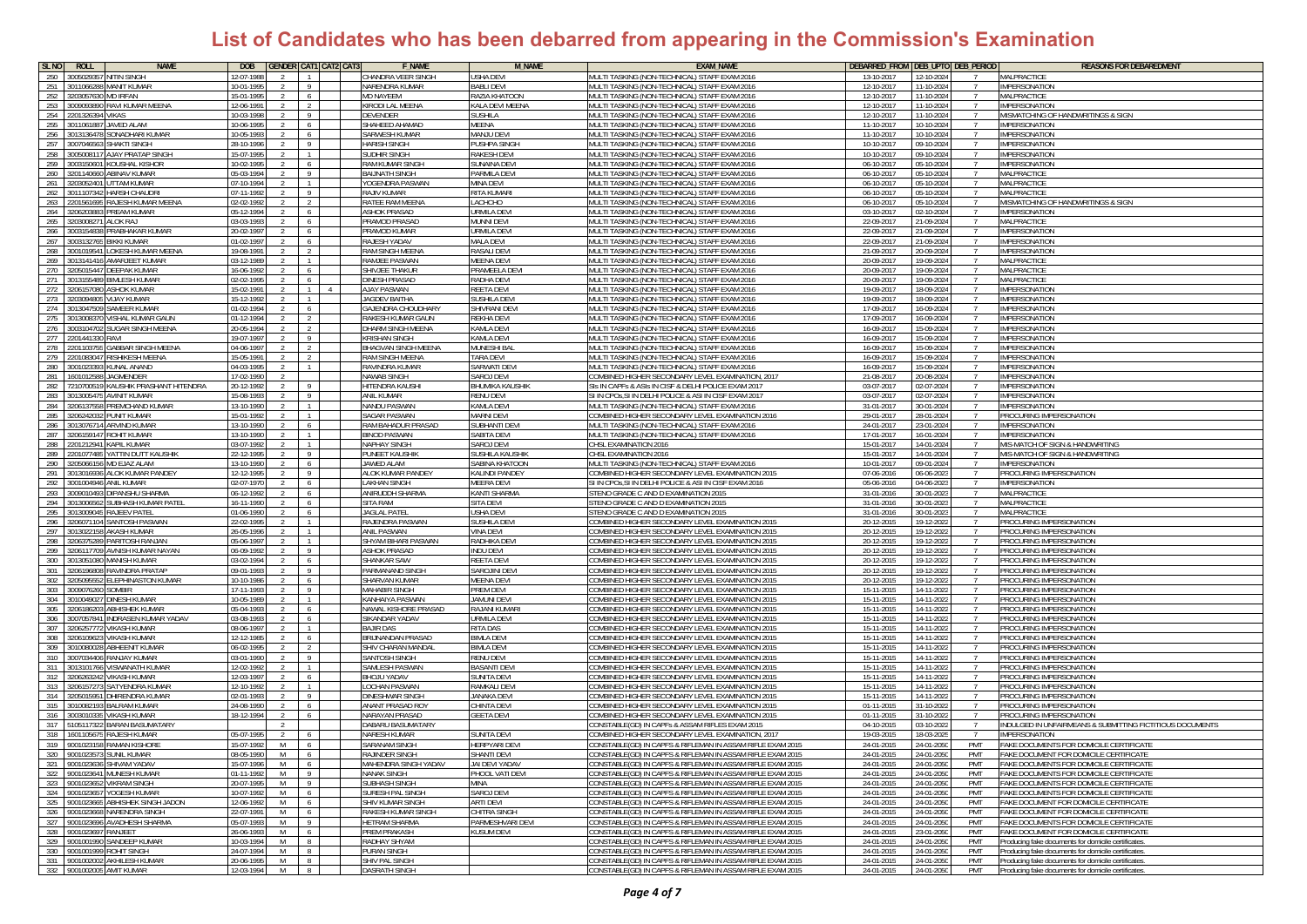| SL <sub>NO</sub><br><b>ROLL</b><br><b>NAME</b>                                       | <b>DOB</b><br><b>GENDER CAT1 CAT2 CAT3</b> | <b>F NAME</b>                                 | M NAME               | <b>EXAM NAME</b>                                                                                                                     | <b>DEBARRED FROM</b><br>DEB_UPTO DEB_PERIOD                       | <b>REASONS FOR DEBAREDMENT</b>                                                                           |
|--------------------------------------------------------------------------------------|--------------------------------------------|-----------------------------------------------|----------------------|--------------------------------------------------------------------------------------------------------------------------------------|-------------------------------------------------------------------|----------------------------------------------------------------------------------------------------------|
| 333<br>900100200<br><b>AJEET SINGH</b>                                               | 18-01-1992<br>M<br>$\mathcal{R}$           | SHIV PRAKASH SINGH                            |                      | CONSTABLE(GD) IN CAPFS & RIFLEMAN IN ASSAM RIFLE EXAM 2015                                                                           | 24-01-2015<br>24-01-2050<br>PMT                                   | Producina fake documents for domicile certificates                                                       |
| 334 9001002009 MANISH KUMAR                                                          | 16-03-1994<br>M<br>$\mathbb{R}$            | <b>GANGA PRASAD</b>                           |                      | CONSTABLE(GD) IN CAPFS & RIFLEMAN IN ASSAM RIFLE EXAM 2015                                                                           | 24-01-2015<br>24-01-2050<br>PMT                                   | Producing fake documents for domicile certificates                                                       |
| 335<br>900100202<br>ROHIT                                                            | 26-07-1994<br>M                            | ANIL KUMAR                                    |                      | CONSTABLE(GD) IN CAPFS & RIFLEMAN IN ASSAM RIFLE EXAM 2015                                                                           | 24-01-2015<br>24-01-2050<br>PMT                                   | Producing fake documents for domicile certificates                                                       |
| 336<br>900100203<br><b>PRASHANTH KLIMAR</b>                                          | 18-08-1996<br>M                            | <b>HAMBEER SINGE</b>                          |                      | ONSTARLE(GD) IN CAPES & RIELEMAN IN ASSAM RIELE EXAM 2015                                                                            | 24-01-2015<br>24-01-2050<br>PMT                                   | Producing fake documents for domicile certificates                                                       |
| 337<br>AMIT KUMAR<br>900102242                                                       | 08-04-1991<br>M                            | <b>RAMPHAL</b>                                |                      | CONSTABLE(GD) IN CAPES & RIELEMAN IN ASSAM RIELE EXAM 2015                                                                           | 24-01-205<br>PMT<br>24-01-201                                     | Producing fake documents for domicile certificates                                                       |
| 338<br>HARMENDER KUMAR<br>900102242                                                  | 16-10-1992<br>M<br>$\mathcal{R}$           | <b>RAMNIWAS</b>                               |                      | CONSTABLE(GD) IN CAPES & RIELEMAN IN ASSAM RIELE EXAM 2015                                                                           | 24-01-2015<br>24-01-2050<br>PMT                                   | Producing fake documents for domicile certificates                                                       |
| 339 9001022430 ANIL KUMAR                                                            | 11-07-1995<br>M<br>$\mathbb{R}$            | <b>CHARN SINGH</b>                            |                      | CONSTABLE(GD) IN CAPFS & RIFLEMAN IN ASSAM RIFLE EXAM 2015                                                                           | 24-01-201<br>24-01-2050<br>PMT                                    | Producing fake documents for domicile certificates                                                       |
| 340<br>9001022434 DEVENDAR                                                           | 05-01-1991<br>M                            | <b>VEER SINGH</b>                             |                      | CONSTABLE(GD) IN CAPFS & RIFLEMAN IN ASSAM RIFLE EXAM 2015                                                                           | 24-01-201<br>24-01-205<br>PMT                                     | Producing fake documents for domicile certificates                                                       |
| 341<br>9001022447 AMIT KUMAR<br>342<br>900102307<br><b>ARVIND KLIMAR</b>             | 30-06-1991<br>M<br>12-06-1990<br>M         | RAJBIR<br><b>BADI U PRASAD</b>                |                      | CONSTABLE(GD) IN CAPFS & RIFLEMAN IN ASSAM RIFLE EXAM 2015<br>CONSTABLE(GD) IN CAPES & RIFLEMAN IN ASSAM RIFLE EXAM 2015             | 24-01-201<br>24-01-2050<br>PMT<br>24-01-201<br>23-01-205<br>PMT   | Producing fake documents for domicile certificates<br>Producing fake documents for domicile certificates |
| 343<br>900102308<br>SUSHIL KUMAR                                                     | 08-01-1995<br>M                            | <b>KRISHNA CHANDRA</b>                        |                      | CONSTABLE(GD) IN CAPFS & RIFLEMAN IN ASSAM RIFLE EXAM 2015                                                                           | 24-01-201<br>24-01-205<br>PMT                                     | Producing fake documents for domicile certificates                                                       |
| 344<br>900102308<br>ANSHUL                                                           | 10-02-1996<br>M                            | <b>MAHAVEER SINGH</b>                         |                      | CONSTABLE(GD) IN CAPFS & RIFLEMAN IN ASSAM RIFLE EXAM 2015                                                                           | 24-01-201<br>24-01-2050<br>PMT                                    | roducing fake documents for domicile certificates                                                        |
| 345<br>KARAN RAJ<br>900102310                                                        | 02-01-1996<br>M                            | <b>LALTA PRASAD</b>                           |                      | CONSTABLE(GD) IN CAPFS & RIFLEMAN IN ASSAM RIFLE EXAM 2015                                                                           | 24-01-2015<br>24-01-2050<br>PMT                                   | Producing fake documents for domicile certificates                                                       |
| 346<br>PRASHANT KUMAR<br>9001023143                                                  | 10-07-1995<br>M                            | <b>GAMBHEER SINGH</b>                         |                      | CONSTABLE(GD) IN CAPFS & RIFLEMAN IN ASSAM RIFLE EXAM 2015                                                                           | 24-01-2015<br>PMT<br>24-01-2050                                   | Producing fake documents for domicile certificates                                                       |
| 347<br><b>AKHALESH KUMAR</b><br>9001023150                                           | 17-04-1991<br>M                            | HOTEE LAL                                     |                      | CONSTABLE(GD) IN CAPFS & RIFLEMAN IN ASSAM RIFLE EXAM 2015                                                                           | 24-01-201<br>24-01-2050<br>PMT                                    | Producing fake documents for domicile certificates                                                       |
| 348<br>900102315<br>AI OK                                                            | 01-12-1993<br>M                            | <b>SALIK RAM</b>                              |                      | CONSTABLE(GD) IN CAPFS & RIFLEMAN IN ASSAM RIFLE EXAM 2015                                                                           | 24-01-201<br>PMT<br>24-01-205                                     | roducing fake documents for domicile certificates                                                        |
| 349<br><b>BHOOPENDAR SINGH</b><br>900102370                                          | 16-08-1992<br>M                            | <b>KAMLESH SINGH</b>                          |                      | CONSTABLE(GD) IN CAPFS & RIFLEMAN IN ASSAM RIFLE EXAM 201!                                                                           | 24-01-201<br>24-01-205<br>PMT                                     | roducing fake documents for domicile certificates                                                        |
| 350<br>9001023713 VIVEK KUMAR                                                        | 15-07-1995<br>M                            | DEVENDAR KUMAR                                |                      | CONSTABLE(GD) IN CAPFS & RIFLEMAN IN ASSAM RIFLE EXAM 2015                                                                           | 24-01-2015<br>24-01-2050<br>PMT                                   | roducing fake documents for domicile certificates                                                        |
| 351<br>SAN JAY SINGH<br>9001023725                                                   | 16-06-1994<br>M                            | <b>JAWAR SINGH</b>                            |                      | CONSTABLE(GD) IN CAPFS & RIFLEMAN IN ASSAM RIFLE EXAM 2015                                                                           | 24-01-2015<br>24-01-2050<br><b>PMT</b>                            | Producing fake documents for domicile certificates                                                       |
| 352<br><b>ALOK KUMAR</b><br>9001023728                                               | 04-10-1992<br>M                            | MITHALESH CHANDRA                             |                      | CONSTABLE(GD) IN CAPFS & RIFLEMAN IN ASSAM RIFLE EXAM 2015                                                                           | 24-01-201<br>24-01-2050<br>PMT                                    | Producing fake documents for domicile certificate:                                                       |
| 353<br>RAHUL KUMAR<br>900102373                                                      | 02-02-1995<br>M                            | <b>KARAN SINGH</b>                            |                      | CONSTABLE(GD) IN CAPFS & RIFLEMAN IN ASSAM RIFLE EXAM 2015                                                                           | 24-01-201<br>24-01-205<br>PMT                                     | Producing fake documents for domicile certificates                                                       |
| 354<br>900102375<br>SAURABH                                                          | 10-02-199<br>M                             | <b>SATVIR SINGH</b>                           |                      | CONSTABLE(GD) IN CAPES & RIFLEMAN IN ASSAM RIFLE EXAM 201!                                                                           | $24 - 01 - 20$<br>24-01-205<br>PMT                                | Producing fake documents for domicile certificate                                                        |
| 355<br>900102375<br>RAGHUNATH SAXENA                                                 | 05-06-1994<br>M                            | RAMVEER SAXEN                                 |                      | CONSTABLE(GD) IN CAPFS & RIFLEMAN IN ASSAM RIFLE EXAM 201!                                                                           | 24-01-201<br>24-01-205<br>PMT                                     | Producing fake documents for domicile certificates                                                       |
| 356<br>900102376<br><b>VIPIN KUMAR</b>                                               | 04-07-1993<br>M                            | <b>SHANKAR DAS</b>                            |                      | CONSTABLE(GD) IN CAPFS & RIFLEMAN IN ASSAM RIFLE EXAM 2015                                                                           | 24-01-2015<br>24-01-205<br>PMT                                    | Producing fake documents for domicile certificate                                                        |
| 357<br><b>PRADEEP KUMAR</b><br>9001023764                                            | 20-05-1992<br>M                            | <b>RAM PRAKASH</b>                            |                      | CONSTABLE(GD) IN CAPFS & RIFLEMAN IN ASSAM RIFLE EXAM 2015                                                                           | 24-01-205<br>24-01-201<br>PMT                                     | Producing fake documents for domicile certificates                                                       |
| 358<br><b>SALIRARH</b><br>900102376                                                  | 30-05-1992<br>M                            | <b>JAGVIR SINGH</b>                           |                      | CONSTABLE(GD) IN CAPFS & RIFLEMAN IN ASSAM RIFLE EXAM 2015                                                                           | 24-01-201<br>24-01-205<br>PMT                                     | Producing fake documents for domicile certificates                                                       |
| 359 9001024243<br><b>BHOOPENDAR KUMAR</b>                                            | M<br>10-04-1996<br>$\mathbb{R}$            | <b>LAKSH MAN SINGH</b>                        |                      | CONSTABLE(GD) IN CAPFS & RIFLEMAN IN ASSAM RIFLE EXAM 2015                                                                           | 24-01-201<br>24-01-205<br>PMT                                     | Producing fake documents for domicile certificates                                                       |
| 360<br>9001024252<br><b>(ULDEEP SHARMA</b><br>361<br><b>BALRAM SINGH</b><br>90010242 | 15-05-1995<br>M<br>15-04-1990<br>M         | <b>HARIOM SHARMA</b><br>PIRTHI SINGH          |                      | CONSTABLE(GD) IN CAPFS & RIFLEMAN IN ASSAM RIFLE EXAM 2015<br>CONSTABLE(GD) IN CAPFS & RIFLEMAN IN ASSAM RIFLE EXAM 201!             | 24-01-2015<br>24-01-2050<br>PMT<br>24-01-201<br>24-01-205<br>PMT  | Producing fake documents for domicile certificates<br>Producing fake documents for domicile certificates |
| 362<br><b>EEPAK KUMAR</b><br>900102426                                               | 31-08-1992<br>M                            | SATPAL SINGH                                  |                      | CONSTABLE(GD) IN CAPFS & RIFLEMAN IN ASSAM RIFLE EXAM 2015                                                                           | 24-01-201<br>24-01-205<br>PMT                                     | roducing fake documents for domicile certificates                                                        |
| 363<br><b>VIKASH KLIMAR</b><br>9001024273                                            | 12-10-1991<br>M                            | <b>RATAN SINGH</b>                            |                      | CONSTABLE(GD) IN CAPES & RIFLEMAN IN ASSAM RIFLE EXAM 2015                                                                           | 24-01-2015<br>24-01-2050<br>PMT                                   | Producing fake documents for domicile certificates                                                       |
| 364<br><b>LALIT KUMAR</b><br>9001024288                                              | 08-06-1990<br>M<br>-8                      | PAWAN KUMAR                                   |                      | CONSTABLE(GD) IN CAPFS & RIFLEMAN IN ASSAM RIFLE EXAM 2015                                                                           | 24-01-2015<br>24-01-2050<br>PMT                                   | Producing fake documents for domicile certificates                                                       |
| 365<br>9001024294 YOGESH KUMAR                                                       | 10-01-1994<br>M                            | <b>VED PRAKASH</b>                            |                      | CONSTABLE(GD) IN CAPFS & RIFLEMAN IN ASSAM RIFLE EXAM 2015                                                                           | 24-01-201<br>24-01-2050<br>PMT                                    | Producing fake documents for domicile certificates                                                       |
| 366<br>9001024471 RAMANEESH                                                          | 05-08-1995<br>M                            | JANVED SINGH                                  |                      | CONSTABLE(GD) IN CAPFS & RIFLEMAN IN ASSAM RIFLE EXAM 2015                                                                           | 24-01-201<br>24-01-2050<br>PMT                                    | Producing fake documents for domicile certificates                                                       |
| 367<br>9001024292<br>SANDEEP SINGH                                                   | 08-07-199<br>M                             | MAHIPAI SINGH                                 |                      | CONSTABLE(GD) IN CAPFS & RIFLEMAN IN ASSAM RIFLE EXAM 2015                                                                           | 24-01-201<br>24-01-205<br>PMT                                     | Producing fake documents for domicile certificates                                                       |
| 368<br>9001024293<br>AMIT                                                            | 15-02-1993<br>M                            | <b>BALA DEVI</b>                              |                      | CONSTABLE(GD) IN CAPFS & RIFLEMAN IN ASSAM RIFLE EXAM 2015                                                                           | 24-01-2015<br>24-01-205<br>PMT                                    | Producing fake documents for domicile certificates                                                       |
| 369<br>9001024300<br><b>TIHOS</b>                                                    | 22-06-1991<br>M                            | <b>BALVIR SINGH</b>                           |                      | CONSTABLE(GD) IN CAPFS & RIFLEMAN IN ASSAM RIFLE EXAM 2015                                                                           | 24-01-2015<br>24-01-2050<br>PMT                                   | roducing fake documents for domicile certificates                                                        |
| 370<br>9001024302 SANDEEP KUMAR                                                      | 02-02-1994<br>M<br>$\mathcal{R}$           | <b>KRISHAN KUMAF</b>                          |                      | CONSTABLE(GD) IN CAPFS & RIFLEMAN IN ASSAM RIFLE EXAM 2015                                                                           | 24-01-2015<br>24-01-2050<br>PMT                                   | Producing fake documents for domicile certificates                                                       |
| 371 9001024303 BILSAN                                                                | 15-08-1994<br>M<br>$\Omega$                | <b>ASHOK KUMAR</b>                            |                      | CONSTABLE(GD) IN CAPFS & RIFLEMAN IN ASSAM RIFLE EXAM 2015                                                                           | 24-01-2015<br>PMT<br>24-01-2050                                   | Producing fake documents for domicile certificates                                                       |
| 372<br>9001024307<br><b>STINIL</b>                                                   | 07-04-1994<br>M                            | <b>BHARAT SINGH</b>                           |                      | CONSTABLE(GD) IN CAPFS & RIFLEMAN IN ASSAM RIFLE EXAM 2015                                                                           | 24-01-201<br>24-01-2050<br>PMT                                    | Producing fake documents for domicile certificates                                                       |
| 373<br>900102445<br>JAGESH KUMAF                                                     | 5-05-1996<br>M                             | HARISH CHAND SINGE                            |                      | CONSTABLE(GD) IN CAPFS & RIFLEMAN IN ASSAM RIFLE EXAM 2015                                                                           | 24-01-201<br>24-01-2050<br>PMT                                    | roducing fake documents for domicile certificates                                                        |
| 374<br><b>INEESH KHAN</b><br>9001024479                                              | 01-08-1993<br>M                            | HANIF KHAN                                    |                      | CONSTABLE(GD) IN CAPFS & RIFLEMAN IN ASSAM RIFLE EXAM 201!                                                                           | 24-01-201<br>24-01-205<br>PMT                                     | roducing fake documents for domicile certificates                                                        |
| 375<br>9001024481<br><b>SHIVOM</b>                                                   | 10-12-1991<br>M                            | RAM SWAROOP                                   |                      | CONSTABLE(GD) IN CAPFS & RIFLEMAN IN ASSAM RIFLE EXAM 2015                                                                           | 24-01-2015<br>24-01-2050<br>PMT                                   | Producing fake documents for domicile certificates                                                       |
| 376<br>9001024495 KIRANPAL SINGH                                                     | 10-02-1996<br>M<br>-8                      | <b>HARPAL SINGH</b>                           |                      | CONSTABLE(GD) IN CAPFS & RIFLEMAN IN ASSAM RIFLE EXAM 2015                                                                           | 24-01-2015<br>24-01-2050<br>PMT                                   | Producina fake documents for domicile certificates                                                       |
| 377<br>9001036396 RAM SINGH RATHORE                                                  | 10-04-1996<br>M                            | SHARWAN SINGH RATHORE                         |                      | CONSTABLE(GD) IN CAPFS & RIFLEMAN IN ASSAM RIFLE EXAM 2015                                                                           | 24-01-201<br>24-01-2050<br>PMT                                    | Producing fake documents for domicile certificate                                                        |
| 378<br>9001024494 ANUJ KUMAR<br>900103877                                            | 02-07-1995<br>M<br>M                       | <b>RAJU SINGH</b>                             |                      | CONSTABLE(GD) IN CAPFS & RIFLEMAN IN ASSAM RIFLE EXAM 201!                                                                           | 24-01-201<br>24-01-2050<br>PMT                                    | Producing fake documents for domicile certificate:                                                       |
| 379<br><b>ANKIT CHANDE</b><br>380<br>900100202<br>ARUN KUMAR SINGI                   | 06-09-1991                                 | <b>SHESH PAI</b>                              |                      | CONSTABLE(GD) IN CAPES & RIELEMAN IN ASSAM RIELE EXAM 201<br>CONSTABLE(GD) IN CAPFS & RIFLEMAN IN ASSAM RIFLE EXAM 201!              | 24-01-201<br>24-01-205<br>PMT<br>24-01-201<br>23-01-205<br>PMT    | Producing fake documents for domicile certificate:<br>FAKE DOCUMENTS FOR DOMICILE CERTIFICAT             |
| 381<br>600507207<br>NDERJEET SINGH                                                   |                                            |                                               |                      | CONSTABLE(GD) IN CAPFS & RIFLEMAN IN ASSAM RIFLE EXAM 2015                                                                           | 24-01-2015<br>23-01-205<br>PMT                                    | FAKE DOCUMENT FOR DOMICILE CERTIFICATI                                                                   |
| 382<br><b>OGENDRA SINGH</b><br>600507208                                             |                                            |                                               |                      | CONSTABLE(GD) IN CAPFS & RIFLEMAN IN ASSAM RIFLE EXAM 201!                                                                           | 24-01-2015<br>23-01-205<br>PMT                                    | FAKE DOCUMENT FOR DOMICILE CERTIFICATI                                                                   |
| 383<br>600507029<br>SUMIT KUMAR                                                      |                                            |                                               |                      | CONSTABLE(GD) IN CAPFS & RIFLEMAN IN ASSAM RIFLE EXAM 2015                                                                           | 24-01-2015<br>23-01-205<br>PMT                                    | FAKE DOCUMENT FOR DOMICILE CERTIFICATE                                                                   |
| 384<br>600507027<br>)ILEEP KUMAR                                                     |                                            |                                               |                      | CONSTABLE(GD) IN CAPFS & RIFLEMAN IN ASSAM RIFLE EXAM 2015                                                                           | 24-01-201<br>23-01-205<br>PMT                                     | FAKE DOCUMENT FOR DOMICILE CERTIFICATE                                                                   |
| 385<br>600507028<br>AMVER SINGH                                                      |                                            |                                               |                      | CONSTABLE(GD) IN CAPFS & RIFLEMAN IN ASSAM RIFLE EXAM 201!                                                                           | 24-01-201<br>PMT<br>23-01-205                                     | FAKE DOCUMENT FOR DOMICILE CERTIFICAT                                                                    |
| 386<br><b>RAHUL SINGH</b><br>600507209                                               |                                            |                                               |                      | CONSTABLE(GD) IN CAPFS & RIFLEMAN IN ASSAM RIFLE EXAM 201!                                                                           | 24-01-20<br>23-01-205<br>PMT                                      | FAKE DOCUMENT FOR DOMICILE CERTIFICATE                                                                   |
| 387<br>600507207<br>YADAVENDRA YADAV                                                 |                                            | <b>RAM NARESH</b>                             |                      | CONSTABLE (GD) IN CAPFs & RIFLEMAN (GD) IN ASSAM RIFLE EXAM 201!                                                                     | 24-01-2015<br>23-01-205<br>PMT                                    | MALPRACTICE                                                                                              |
| 388 6005072101 RAJENDRA KUMAR                                                        |                                            | PRARHII DAYA                                  |                      | CONSTABLE (GD) IN CAPFs & RIFLEMAN (GD) IN ASSAM RIFLE EXAM 2015                                                                     | 24-01-201<br>23-01-2050<br>PMT                                    | MALPRACTICE                                                                                              |
| 389 6005066582 HARIOM YADAV                                                          |                                            | <b>JAYVEER SINGH</b>                          |                      | CONSTABLE (GD) IN CAPFs & RIFLEMAN (GD) IN ASSAM RIFLE EXAM 2015                                                                     | PMT<br>24-01-201<br>23-01-2050                                    | MALPRACTICE                                                                                              |
| 390<br>6005066600 ROHIT TIWAREE                                                      |                                            | SATYA PRAKASH                                 |                      | CONSTABLE (GD) IN CAPFs & RIFLEMAN (GD) IN ASSAM RIFLE EXAM 2015                                                                     | 24-01-201<br>23-01-2099<br>PMT                                    | MALPRACTICE                                                                                              |
| 391<br>600506807<br>YATENDRA SINGI                                                   |                                            | <b>KAMTA PRASAD</b>                           |                      | CONSTABLE (GD) IN CAPFs & RIFLEMAN (GD) IN ASSAM RIFLE EXAM 2015                                                                     | 24-01-201<br>23-01-205<br>PMT                                     | <b>MALPRACTICE</b>                                                                                       |
| 392<br>6005068089<br><b>ATUL KUMAR</b>                                               |                                            | <b>RAM PRAKASH YADAV</b>                      |                      | CONSTABLE (GD) IN CAPFs & RIFLEMAN (GD) IN ASSAM RIFLE EXAM 2015                                                                     | 24-01-201<br>23-01-205<br>PMT                                     | MALPRACTICE                                                                                              |
| 393<br>6005070323<br>ROHIT                                                           |                                            | <b>INDRA PAL SINGH</b>                        |                      | CONSTABLE (GD) IN CAPFs & RIFLEMAN (GD) IN ASSAM RIFLE EXAM 2015                                                                     | 24-01-2015<br>23-01-205<br>PMT                                    | MALPRACTICE                                                                                              |
| 394<br>600507038<br>HEERENDRA SINGH                                                  |                                            | DHARAM VEER                                   |                      | CONSTABLE (GD) IN CAPFs & RIFLEMAN (GD) IN ASSAM RIFLE EXAM 2015                                                                     | 24-01-201<br>23-01-2050<br>PMT                                    | MALPRACTICE                                                                                              |
| 395<br>SATYENDRA KUMAR<br>6005072064                                                 |                                            | PREM CHANDRA                                  |                      | CONSTABLE (GD) IN CAPFs & RIFLEMAN (GD) IN ASSAM RIFLE EXAM 2015                                                                     | 24-01-201<br>23-01-2050<br>PMT                                    | MALPRACTICE                                                                                              |
| 396<br>6005068119 MAN SINGH<br>397<br>600506812<br>NARENDRA KUMAR                    |                                            | <b>BRIJ NANDAN</b><br><b>AVADHESH CHANDRA</b> |                      | CONSTABLE (GD) IN CAPFs & RIFLEMAN (GD) IN ASSAM RIFLE EXAM 2015<br>CONSTABLE (GD) IN CAPFs & RIFLEMAN (GD) IN ASSAM RIFLE EXAM 2015 | 24-01-2015<br>PMT<br>23-01-2050<br>24-01-201<br>23-01-2050<br>PMT | MAI PRACTICE<br>MALPRACTICE                                                                              |
| 398<br>600507031<br>HARM VEER RAIPUL                                                 |                                            | PANCHAM RA IPUT                               |                      | :ONSTABLE (GD) IN CAPFs & RIFLEMAN (GD) IN ASSAM RIFLE EXAM 2015                                                                     | 24-01-2015<br>23-01-2050<br>PMT                                   | MAI PRACTICE                                                                                             |
| 399<br><b>PRASHANT SINGH</b><br>600507033                                            |                                            | CHANDRA PAL SINGH                             |                      | CONSTABLE (GD) IN CAPFs & RIFLEMAN (GD) IN ASSAM RIFLE EXAM 2015                                                                     | 24-01-201<br>PMT<br>23-01-205                                     | MALPRACTICI                                                                                              |
| 400<br>6005070339 RAJESH KUMAR                                                       |                                            | SHYAURAJ SINGH                                |                      | CONSTABLE (GD) IN CAPFs & RIFLEMAN (GD) IN ASSAM RIFLE EXAM 2015                                                                     | PMT<br>24-01-2015<br>23-01-205                                    | MAI PRACTICE                                                                                             |
| 401 6005070326 RISHI KUMAR                                                           |                                            | BIRENDRA BAHADUR SINGH                        |                      | CONSTABLE (GD) IN CAPFs & RIFLEMAN (GD) IN ASSAM RIFLE EXAM 2015                                                                     | 24-01-2015<br>PMT<br>23-01-2050                                   | MALPRACTICE                                                                                              |
| 402 6005070353 GAJENDRA SINGH                                                        |                                            | RAM I AKHAN                                   |                      | CONSTABLE (GD) IN CAPFs & RIFLEMAN (GD) IN ASSAM RIFLE EXAM 2015                                                                     | 24-01-201<br>23-01-2050<br>PMT                                    | MALPRACTICE                                                                                              |
| 403<br>6005068111 ATUL KUMAR                                                         |                                            | DHARMESH SING                                 |                      | CONSTABLE (GD) IN CAPES & RIFLEMAN (GD) IN ASSAM RIFLE EXAM 201                                                                      | PMT<br>24-01-20<br>$23 - 01$                                      | MALPRACTICI                                                                                              |
| 404 6005068008 RANVEER SINGH                                                         |                                            | RAJENDRA SINGH                                |                      | CONSTABLE (GD) IN CAPFs & RIFLEMAN (GD) IN ASSAM RIFLE EXAM 2015                                                                     | 23-01-2050<br>24-01-2015<br>PMT                                   | <b>MAI PRACTICE</b>                                                                                      |
| 405 6005072067 ANAND KUMAR                                                           |                                            | <b>AVADESH SINGH</b>                          |                      | CONSTABLE (GD) IN CAPFs & RIFLEMAN (GD) IN ASSAM RIFLE EXAM 2015                                                                     | 24-01-2015<br>23-01-2050<br>PMT                                   | <b>MALPRACTICE</b>                                                                                       |
| 406 6005072104 ARVIND KUMAR                                                          |                                            | CHIRONJI LAL                                  |                      | CONSTABLE (GD) IN CAPFs & RIFLEMAN (GD) IN ASSAM RIFLE EXAM 2015                                                                     | 24-01-2015<br>23-01-2050<br>PMT                                   | MALPRACTICE                                                                                              |
| 407 6005054507 BRAJESH KUMAR DHAKAD                                                  | 20-07-1986                                 | JAGDISH PRASAD                                | SABITRI BAI DHAKAD   | COMBINED HIGHER SECONDARY(10+2) EXAMINATION 2013                                                                                     | 07-05-2024<br>08-05-2014<br>10 <sup>1</sup>                       | IMPERSONATION                                                                                            |
| 408 6009000269 BINIT KUMAR RAJAK                                                     | 13-08-1993                                 | RAJKUMAR RAJAK                                | <b>KALABATI DEVI</b> | COMBINED HIGHER SECONDARY(10+2) EXAMINATION 2013                                                                                     | 08-05-2014<br>07-05-2024<br>10                                    | IMPERSONATION                                                                                            |
| 409 6001030795 ROHIT KUMAR                                                           | 18-04-1994                                 | <b>SATBIR SINGH</b>                           | MAYARI DEVI          | COMBINED HIGHER SECONDARY(10+2) EXAMINATION 2013                                                                                     | 08-05-2014<br>07-05-2024<br>10                                    | <b>IMPERSONATION</b>                                                                                     |
| 410 6001008316 VIVEK                                                                 | 08-09-1991                                 | MAHABIR SINGH                                 | RAJPATI              | COMBINED HIGHER SECONDARY(10+2) EXAMINATION 2013                                                                                     | 08-05-2014<br>07-05-2024<br>10                                    | <b>IMPERSONATION</b>                                                                                     |
| 411 6001024717 JAGJIT                                                                | 02-01-1991                                 | <b>DEVENDRA</b>                               | MANJU DEVI           | COMBINED HIGHER SECONDARY(10+2) EXAMINATION 2013<br>COMBINED HIGHER SECONDARY(10+2) EXAMINATION 2013                                 | 08-05-2014<br>07-05-2024<br>10                                    | <b>IMPERSONATION</b>                                                                                     |
| 412 6001011703 OMBIR<br>413 6001002946 NAVIN KUMAR                                   | 13-11-1989<br>20-07-1990                   | <b>KISHAN SINGH</b><br><b>SAMSER SINGH</b>    | KAMLESH<br>RA IPATI  | COMBINED HIGHER SECONDARY(10+2) EXAMINATION 2013                                                                                     | 08-05-2014<br>07-05-2024<br>10 <sup>1</sup>                       | <b>IMPERSONATION</b><br><b>IMPERSONATION</b>                                                             |
| 414 6009002444 CHANDAN KUMAR                                                         | 05-07-1988                                 | <b>BRAJMOHAN PRASAD</b>                       | <b>BHAGMATI DEVI</b> | COMBINED HIGHER SECONDARY(10+2) EXAMINATION 2013                                                                                     | 08-05-2014<br>07-05-2024<br>10<br>08-05-2014<br>07-05-2024<br>10  | <b>IMPERSONATION</b>                                                                                     |
| 415 6001003376 JYOTI                                                                 | 16-10-1993                                 | CHAND SONI                                    | SUMAN                | COMBINED HIGHER SECONDARY(10+2) EXAMINATION 2013                                                                                     | 08-05-2014<br>07-05-2024<br>10                                    | <b>IMPERSONATION</b>                                                                                     |
|                                                                                      |                                            |                                               |                      |                                                                                                                                      |                                                                   |                                                                                                          |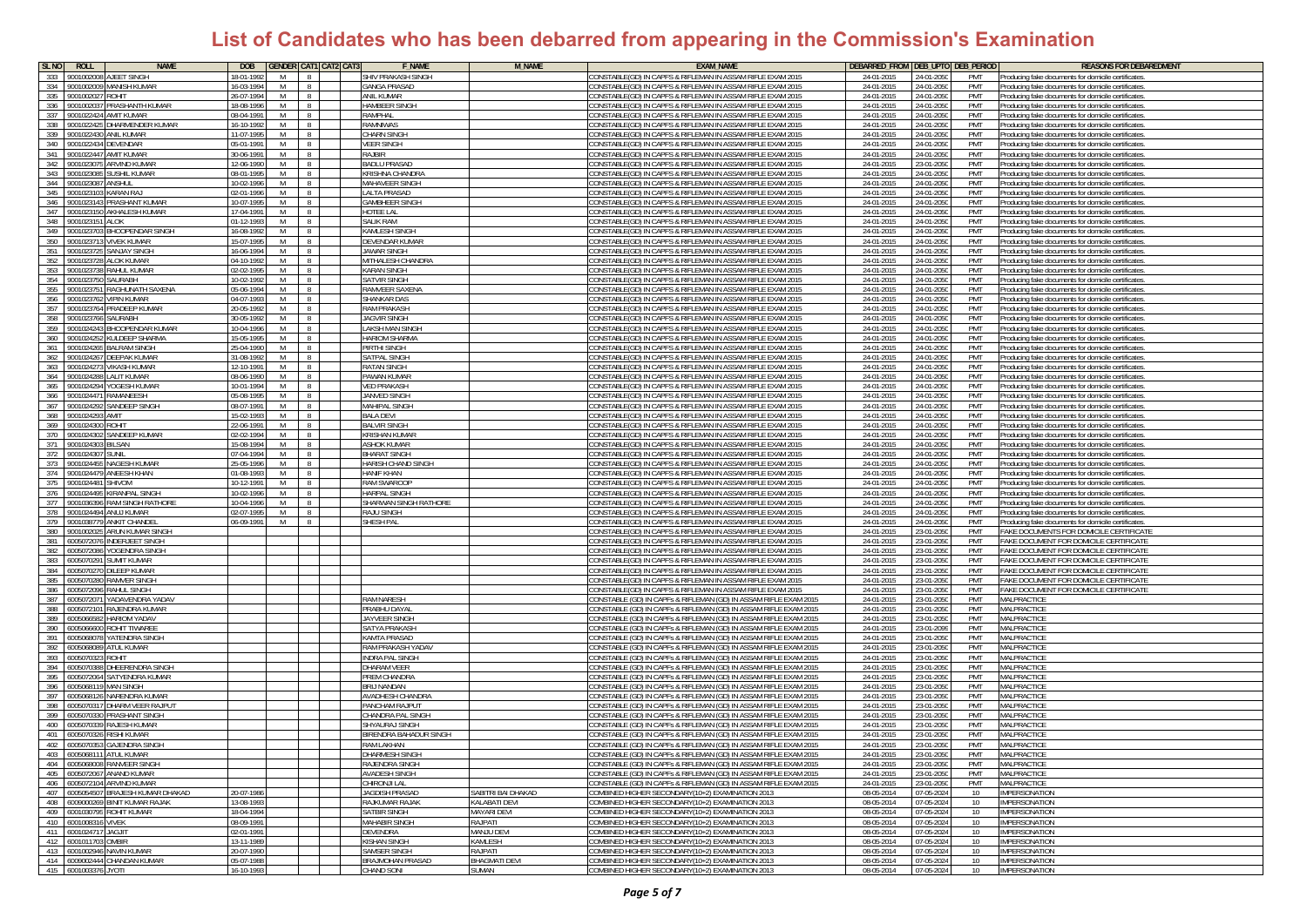| SL <sub>NO</sub><br>ROLL      | <b>NAME</b>                    | <b>DOB</b>     |               |                | <b>GENDER CAT1 CAT2 CAT3</b> | <b>F_NAME</b>                    | <b>M_NAME</b>            | <b>EXAM NAME</b>                                                   | DEBARRED_FROM DEB_UPTO DEB_PERIOD |            |                  | <b>REASONS FOR DEBAREDMENT</b>                          |
|-------------------------------|--------------------------------|----------------|---------------|----------------|------------------------------|----------------------------------|--------------------------|--------------------------------------------------------------------|-----------------------------------|------------|------------------|---------------------------------------------------------|
| 416 6012600007                | RAHUL SINGH                    | 05-08-1986     |               |                |                              | <b>BHAWAR SINGH</b>              |                          | SIS IN CAPFS & ASIS IN CISF & DELHI POLICE EXAM 2013               | 21-03-2014                        | 20-03-2024 | 10               | IMPERSONATION                                           |
| 417 3201501921                | <b>JAIKESH KUMAR</b>           | 15-08-1987     |               |                |                              | <b>BALRAM SINGH</b>              |                          | STENOGRAPHERS (GRADE C & D) EXAM 2012                              | 21-03-2014                        | 20-03-2024 | 10               | <b>IMPERSONATION</b>                                    |
| 418<br>600501315              | JITENDRA SINGH TOMAR           |                |               |                |                              | <b>HARIOM TOMAR</b>              |                          | STENOGRAPHERS (GRADE C & D) EXAM 2013                              | 21-03-2014                        | 20-03-2024 | $10^{-}$         | <b>IMPERSONATION</b>                                    |
| 419<br>4001000816             | PANKAJ KUMAR                   | 10-02-198      |               |                |                              | RAMBALI SAW                      |                          | FCI EXAM 2013                                                      | 12-12-2013                        | 11-12-2023 | 10               | UNFAIRMEANS                                             |
| 420<br>441006891              | RAJEEV KUMAR                   | 10-01-198      |               | - 6            |                              | S RANVIJAY PRASAD                |                          | CI EXAM 2013                                                       | 12-12-2013                        | 11-12-2023 | 10 <sup>1</sup>  | <b>JNFAIRMEANS</b>                                      |
| 421<br>120503214              | <b>GRASEN BIHARI</b>           | 01-03-1983     |               | <b>6</b>       |                              | <b>AJARDAN PRASAD</b>            |                          | CI EXAM 2013                                                       | 12-12-2013                        | 11-12-202  | 10 <sup>1</sup>  | <b>JNFAIRMEANS</b>                                      |
| 422<br>50020010               | HILADI PRASAD PATE             | 03-09-1989     |               |                |                              | RAM SAJIBAN PATEI                |                          | <b>IULTI TASKING (NON TECHINICAL)STAFF EXAM 2013</b>               | 08-11-2013                        | 07-11-2023 | 10 <sup>1</sup>  | <b>IMPERSONATION</b>                                    |
| 423<br>6001022997             | AILENDRA SINGH SOUMI           | 22-04-1991     |               |                |                              | <b>SIARAM</b>                    |                          | <b>IULTI TASKING (NON TECHINICAL)STAFF EXAM 2013</b>               | 08-11-2013                        | 07-11-2023 | 10               | MPERSONATION                                            |
| 424<br>6001014264             | RABI KUMAR                     | 01-07-1986     |               |                |                              | NAWAL SINGH                      |                          | MULTI TASKING (NON TECHINICAL) STAFF EXAM 2013                     | 08-11-2013                        | 07-11-2023 | 10               | <b>IMPERSONATION</b>                                    |
| 425<br>6002001014             | KRUSHNA KANTA PATEI            | 12-03-1993     |               |                |                              | RAMKRUPALU                       |                          | MULTI TASKING (NON TECHINICAL) STAFF EXAM 2013                     | 08-11-2013                        | 07-11-2023 | 10 <sup>10</sup> | <b>IMPERSONATION</b>                                    |
| 426<br>6002001068             | RAKESH KUMAR REKWAR            | 12-08-1986     |               |                |                              | <b>DAYARAM REKWAR</b>            |                          | MULTI TASKING (NON TECHINICAL)STAFF EXAM 2013                      | 08-11-2013                        | 07-11-2023 | 10               | <b>IMPERSONATION</b>                                    |
| 427<br>16010320               | <b>JBHAS SARDAR</b>            | 27-05-1984     |               |                |                              | LATE SUDAN SARDAR                | <b>HIBANI SARDAR</b>     | EPOY, FOR NCB, M/O HOME AFFAIRS CAT NO.ER-01 OF ADVT NO.ER-06/2011 | 11-09-2013                        | 10-09-2023 | 10               | <b>IMPERSONATION</b>                                    |
| 428<br>160115991              | <b>RUHUL AMIN MONDAI</b>       | 13-03-1989     |               | -9             |                              | ALALUDDIN MONDAI                 | <b>IUSURA MONDAL</b>     | SEPOY,FOR NCB,M/O HOME AFFAIRS CAT NO.ER-01 OF ADVT NO.ER-06/2011  | 11-09-2013                        | 10-09-2023 | 10               | <b>IMPERSONATION</b>                                    |
| 429 3013010347                | PAWAN KUMAR RAY                | 29-05-1991     |               |                |                              | KAPIL DEV PRASAD RAY             |                          | CHSL EXAMINATION 2012                                              | 17-08-2013                        | 16-08-2023 | 10               | <b>IMPERSONATION</b>                                    |
| 430<br>4410012810             | PANKAJ KUMAR                   | 05-01-1991     |               |                |                              | <b>BINOD PRASAD VERMA</b>        |                          | CHSL EXAMINATION 2012                                              | 17-08-2013                        | 16-08-2023 | 10               | <b>IMPERSONATION</b>                                    |
| 431<br>205501829              | DEVJAN KUMAR                   | 01-08-1992     |               |                |                              | <b>UMESH PANDIT</b>              |                          | CHSL EXAMINATION 201:                                              | 17-08-201                         | 16-08-202  | $10^{-}$         | IMPERSONATION                                           |
| 432<br>620200528              | PREM KUMAR                     | 11-11-1989     |               |                |                              | <b>SANJAY SINGH</b>              |                          | CHSL EXAMINATION 2012                                              | 17-08-2013                        | 16-08-202  | 10 <sup>1</sup>  | <b>IMPERSONATION</b>                                    |
| 433<br>441001734              | NARENDRA KUMAF                 | 05-02-198      |               |                |                              | <b>GANGA SAGAR</b>               |                          | <b>CHSL EXAMINATION 201:</b>                                       | 17-08-2013                        | 16-08-202  | 10               | <b>IMPERSONATION</b>                                    |
| 434<br>30105295               | <b>CAMAL NAYAN</b>             | 03-08-1984     |               |                |                              | <b>LATE KAILASH PRASAD</b>       |                          | <b>HSL EXAMINATION 2012</b>                                        | 17-08-2013                        | 16-08-202  | 10               | <b>IMPERSONATION</b>                                    |
| 435<br>20103102               | <b>GOPAL KUMAR</b>             | 10-03-1986     |               |                |                              | SAMBHU PRASAD YADAV              |                          | <b>HSL EXAMINATION 2013</b>                                        | 17-08-2013                        | 16-08-202  | 10               | <b>IMPERSONATION</b>                                    |
| 436<br>3010500412             | GOURAV GURUNAN                 | 01-04-1988     |               |                |                              | ASHOK GURUNANI                   |                          | CHSL EXAMINATION 2012                                              | 17-08-2013                        | 16-08-2023 | 10               | IMPERSONATION                                           |
| 437<br>3003516576             | BABULU KUMAR PASWAN            | 06-02-1986     |               |                |                              | <b>BASANT PASWAN</b>             |                          | HSL EXAMINATION 2012:                                              | 17-08-2013                        | 16-08-2023 | 10               | <b>IMPERSONATION</b>                                    |
| 438<br>20158677               | AANISH KUMAR                   | 12-08-199      |               |                |                              | AGDEV SINGH                      |                          | <b>HSL EXAMINATION 2012</b>                                        | 17-08-2013                        | 16-08-202  | 10               | <b>IMPERSONATION</b>                                    |
| 439<br>0352092                | A JIB KUMAF                    | 5-10-198       |               |                |                              | HANDRA SEKHAR PRASAD             |                          | ISL EXAMINATION 2012                                               | 17-08-201                         | 16-08-202  | 10               | MPERSONATION                                            |
| 440<br>20200457               | <b>ANJIT KUMAR</b>             | 20-08-1988     |               |                |                              | <b>BASUDEB PASWAN</b>            |                          | <b>HSL EXAMINATION 2012</b>                                        | 17-08-201                         | 16-08-202  | 10               | <b>IMPERSONATION</b>                                    |
| 441<br>3205017732             | ANURODH KUMAR                  | 08-06-1990     |               | - 6            |                              | <b>SHYAM LAL</b>                 | <b>ARUNA DEVI</b>        | OMBINED HIGHER SECONDARY LEVEL(10+2) EXAMINATION 2012              | 25-02-2013                        | 24-02-2023 | 10               | <b>IMPERSONATION DURING SKILL TEST</b>                  |
| 442 3201516594                | ANU KUMAR                      | 05-07-1988     | $\mathcal{L}$ | $\overline{9}$ |                              | ASHOK NANDAN GOSWAMI             | UL KUMARI DEVI           | OMBINED HIGHER SECONDARY LEVEL(10+2) EXAMINATION 2012              | 04-11-2012                        | 03-11-2022 | 10               | <b>IMPERSONATION DURING WRITTEN EXAMINATION</b>         |
| 443                           | 3205509744 NARENDRA KUMAR      | 05-01-1986     |               | $\overline{1}$ |                              | <b>MAHABIR DAS</b>               | URMATO DEVI              | OMBINED HIGHER SECONDARY LEVEL(10+2) EXAMINATION 2012              | 04-11-2012                        | 03-11-202  | 10               | IMPERSONATION DURING WRITTEN EXAMINATION                |
| 444 3206627590                | DIWAKAR KUMAR                  | 09-01-1994     |               | 6              |                              | <b>GOPAL CHAUDHARY</b>           | <b>SUNITA DEVI</b>       | COMBINED HIGHER SECONDARY LEVEL(10+2) EXAMINATION 2012             | 04-11-2012                        | 03-11-2022 | 10 <sup>1</sup>  | IMPERSONATION DURING WRITTEN EXAMINATION                |
| 445<br>300350985              | ARUN KUMAR                     | 29-03-1989     |               | $\overline{2}$ |                              | <b>MUKTI PRASAD</b>              | KAMLA DEVI               | COMBINED HIGHER SECONDARY LEVEL(10+2) EXAMINATION 2012             | 04-11-2012                        | 03-11-2022 | 10               | IMPERSONATION DURING WRITTEN EXAMINATION                |
| 446<br>320656403              | AMRENDRA KUMAR                 | 25-05-1984     |               | 6              |                              | <b>AGDEV YADAV</b>               | RASO DEVI                | OMBINED HIGHER SECONDARY LEVEL(10+2) EXAMINATION 2012              | 04-11-2012                        | 03-11-2022 | 10               | IMPERSONATION DURING WRITTEN EXAMINATION                |
| 447<br>301051247              | SHASHI KANT RAJAK              | 12-02-1991     |               |                |                              | <b>RABHU RAJAK</b>               | SAWATRI DEVI             | OMBINED HIGHER SECONDARY LEVEL(10+2) EXAMINATION 2012              | 04-11-2012                        | 03-11-2022 | 10               | IMPERSONATION DURING WRITTEN EXAMINATION                |
| 448<br>301301389              | SHUTOSH KUMAR                  | 20-12-1989     |               | 6              |                              | SATYANARAYAN SINGH               | REKHA SINHA              | OMBINED HIGHER SECONDARY LEVEL(10+2) EXAMINATION 2012              | 04-11-2012                        | 03-11-2022 | 10               | MPERSONATION DURING WRITTEN EXAMINATION                 |
| 449<br>2201502132             | MANISH DAGAR                   | 29-09-1989     | $\mathcal{L}$ | 9              |                              | <b>SURAT SINGH</b>               | KRISHANA DEVI            | COMBINED HIGHER SECONDARY LEVEL(10+2) EXAMINATION 2012             | 04-11-2012                        | 03-11-2022 | 10 <sup>1</sup>  | IMPERSONATION DURING WRITTEN EXAMINATION                |
| 450<br>441001993              | HAMBHU KUMAR                   | 16-10-1982     |               | 6              |                              | RAJENDRA MANDAI                  | MANJU DEVI               | OMBINED HIGHER SECONDARY LEVEL(10+2) EXAMINATION 2012              | 04-11-2012                        | 03-11-2022 | 10               | IMPERSONATION DURING WRITTEN EXAMINATION                |
| 451<br>0351164                | AHUL DEO                       | $0 - 01 - 198$ |               | - 9            |                              | JAY PRAKASH VERMA                | UBHADRA VERMA            | OMBINED HIGHER SECONDARY LEVEL(10+2) EXAMINATION 2012              | 28-10-2012                        | 27-10-2022 | 10               | MPERSONATION DURING WRITTEN EXAMINATION                 |
| 452<br>20550925               | HAILESH KUMAR RAI              | 16-01-1992     |               | 6              |                              | KAILASH ROY                      | <b>IEENA DEVI</b>        | OMBINED HIGHER SECONDARY LEVEL(10+2) EXAMINATION 2012              | 28-10-2012                        | 27-10-202  | 10               | IMPERSONATION DURING WRITTEN EXAMINATION                |
| 453<br>4410012402             | <b>DHARAMBIR SINGH</b>         | 04-02-1986     | 2             | 6              |                              | <b>DHIRENDRA SINGH</b>           | <b>DEOMANTI DEVI</b>     | OMBINED HIGHER SECONDARY LEVEL(10+2) EXAMINATION 2012              | 28-10-2012                        | 27-10-2022 | 10               | IMPERSONATION DURING WRITTEN EXAMINATION                |
| 454 3007016049                | CHANDAN KUMAR                  | 18-01-1988     | $\mathcal{L}$ | 6              |                              | RAMCHANDRA PRASAD                | RAJWANTI DEVI            | OMBINED HIGHER SECONDARY LEVEL(10+2) EXAMINATION 2012              | 28-10-2012                        | 27-10-2022 | 10               | IMPERSONATION DURING WRITTEN EXAMINATION                |
| 455<br>3013515123             | RANVIJAY KUMAR                 | 06-11-198      |               | 6              |                              | UMA SHANKAR SINGH                | INDU DEVI                | OMBINED HIGHER SECONDARY LEVEL(10+2) EXAMINATION 2011              | 28-10-2012                        | 27-10-202  | 10               | IMPERSONATION DURING WRITTEN EXAMINATION                |
| 456                           | 201013904 ABHINAV ANAND        | 05-01-1993     |               | 6              |                              | BIRENDRA KUMAR MANDAI            | MINA DEVI                | OMBINED HIGHER SECONDARY LEVEL(10+2) EXAMINATION 2012              | 28-10-2012                        | 27-10-202  | 10               | IMPERSONATION DURING WRITTEN EXAMINATION                |
| 457                           | 3206537194 AMIT RANJAN         | 25-01-1992     |               | - 6            |                              | <b>KAPIL DEO SINGH</b>           | ASHA DEVI                | COMBINED HIGHER SECONDARY LEVEL(10+2) EXAMINATION 2012             | 28-10-2012                        | 27-10-202  | 10 <sup>1</sup>  | <b>IMPERSONATION DURING WRITTEN EXAMINATION</b>         |
| 458<br>0135175                | <b>RITESH KUMAR</b>            | 20-02-198      |               | 6              |                              | <b>ARVIND PRASAD</b>             | <b>/EENA DEV</b>         | OMBINED HIGHER SECONDARY LEVEL(10+2) EXAMINATION 2012              | 28-10-2012                        | 27-10-202  | 10               | IMPERSONATION DURING WRITTEN EXAMINATION                |
| 459<br>301054459              | AJEET KUMAR                    | 30-12-198      |               | - 6            |                              | <b>ASHOK KUMAR</b>               | RENU DEVI                | OMBINED HIGHER SECONDARY LEVEL (10+2) EXAMINATION 2012             | 28-10-2012                        | 27-10-202  | 10               | IMPERSONATION DURING WRITTEN EXAMINATION                |
| 20151628<br>460               | SHYAM KUMAR DAS                | 02-05-1983     |               |                |                              | RAMDEO DAS                       | <b>DEVKI DEVI</b>        | OMBINED HIGHER SECONDARY LEVEL(10+2) EXAMINATION 2012              | 28-10-2012                        | 27-10-202  | 10               | MPERSONATION DURING WRITTEN EXAMINATION                 |
| 461<br>4410039661             | <b>BIPIN ANAND CHAUDHARY</b>   | 01-02-1984     |               | 6              |                              | SHIV NARAYAN CHAUDHARY           | LATE NILAM DEVI          | OMBINED HIGHER SECONDARY LEVEL(10+2) EXAMINATION 2012              | 28-10-2012                        | 27-10-2022 | 10 <sup>1</sup>  | IMPERSONATION DURING WRITTEN EXAMINATION                |
| 462 4410037772                | JSANT KUMAR                    | 05-02-1983     |               | 6 <sup>6</sup> |                              | KRISHAN DEO PRASAD SINGH         | KRANTI DEVI              | OMBINED HIGHER SECONDARY LEVEL(10+2) EXAMINATION 2012              | 28-10-2012                        | 27-10-2022 | 10               | IMPERSONATION DURING WRITTEN EXAMINATION                |
| 463<br>30135102               | HANANJAY KUMAR DEO             | 0-05-1993      |               | 6              |                              | <b>(RISHAN DEO PRASAD SINGH)</b> | <b>SAVITRI DEVI</b>      | OMBINED HIGHER SECONDARY LEVEL(10+2) EXAMINATION 2012              | 28-10-2012                        | 27-10-202  | 10               | IMPERSONATION DURING WRITTEN EXAMINATION                |
| 464<br>20160337               | JLDEEP                         | 15-08-1986     | 2             | - 9            |                              | <b>RISHAN KUMAR</b>              | HOOTY DEV                | OMBINED HIGHER SECONDARY LEVEL(10+2) EXAMINATION 2012              | 28-10-2012                        | 27-10-2022 | 10               | MPERSONATION DURING WRITTEN EXAMINATION                 |
| 465<br>20550528               | ZHAR ALI                       | 10-01-1990     |               | $\overline{9}$ |                              | SGAR ALI                         | SHIRAT ALI               | OMBINED HIGHER SECONDARY LEVEL(10+2) EXAMINATION 2012              | 21-10-2012                        | 20-10-202  | 10               | IMPERSONATION DURING WRITTEN EXAMINATION                |
| 466<br>203003982              | <b>GAJENDRA SINGH</b>          | 04-12-1991     | $\mathcal{L}$ | $\overline{9}$ |                              | <b>AMUNA SINGH</b>               | <b>ANTARBASHO DEV</b>    | OMBINED HIGHER SECONDARY LEVEL(10+2) EXAMINATION 2012              | 21-10-2012                        | 20-10-2022 | 10               | IMPERSONATION DURING WRITTEN EXAMINATION                |
| 467<br>3205507894             | <b>ABHISHEK RAUSHAN</b>        | 15-07-1991     |               | 9              |                              | RAVINDRA PRASAD SINGH            | RENUKA SING <del>L</del> | OMBINED HIGHER SECONDARY LEVEL(10+2) EXAMINATION 2012              | 21-10-2012                        | 20-10-2022 | 10               | IMPERSONATION DURING WRITTEN EXAMINATION                |
| 468 3205520266                | SANTOSH KUMAR                  | 15-12-1991     |               | - 6            |                              | SIKENDAR BHAGAT                  | MADHURI DEVI             | OMBINED HIGHER SECONDARY LEVEL(10+2) EXAMINATION 2012              | 21-10-2012                        | 20-10-2022 | 10               | IMPERSONATION DURING WRITTEN EXAMINATION                |
| 469<br>3206523496             | MUNNA PRASAD                   | 04-04-1982     |               | - 6            |                              | SURESH PRASAD                    | <b>ILA DEVI</b>          | COMBINED HIGHER SECONDARY LEVEL(10+2) EXAMINATION 2012             | 21-10-2012                        | 20-10-2022 | 10               | IMPERSONATION DURING WRITTEN EXAMINATION                |
| 470<br>20104285               | HANANJAY KUMAR                 | 12-11-198      |               | 6              |                              | DEVENDRA KUMAR SINGH             | RAJ KUMARI DEVI          | OMBINED HIGHER SECONDARY LEVEL(10+2) EXAMINATION 2012              | 21-10-2012                        | 20-10-2022 | 10               | IMPERSONATION DURING WRITTEN EXAMINATION                |
| 471<br>3013502444             | <b>HANDAN NAYAN</b>            | 15-02-1990     |               | $\overline{1}$ |                              | <b>GANESH RAM</b>                | <b>ILA WATI DEVI</b>     | OMBINED HIGHER SECONDARY LEVEL(10+2) EXAMINATION 2012              | 21-10-2012                        | 20-10-202  | 10               | MPERSONATION DURING WRITTEN EXAMINATION                 |
| 472<br>20150829               | AHUL KUMAR                     | 09-11-1993     |               | - 6            |                              | RAVINDRA MAHTC                   | (IRAN DEV                | OMBINED HIGHER SECONDARY LEVEL(10+2) EXAMINATION 2012              | 21-10-2012                        | 20-10-202  | 10               | MPERSONATION DURING WRITTEN EXAMINATION                 |
| 473<br>3013510013             | SIDDHARTH KUMAR                | 10-05-1990     | $\mathcal{L}$ | 6              |                              | ARVIND KOYRI                     | URMILA DEV               | COMBINED HIGHER SECONDARY LEVEL(10+2) EXAMINATION 2012             | 21-10-2012                        | 20-10-2022 | 10               | IMPERSONATION DURING WRITTEN EXAMINATION                |
| 474 2201159962                | <b>NAVIN RATHEE</b>            | 08-01-1986     |               | 9              |                              | SATPAL SINGH                     | <b>CRISHNA</b>           | COMBINED HIGHER SECONDARY LEVEL(10+2) EXAMINATION 2012             | 21-10-2012                        | 20-10-2022 | 10 <sup>1</sup>  | IMPERSONATION DURING WRITTEN EXAMINATION                |
| 475<br>7007702854             | RAJEEV KUMAR                   | 20-05-198      |               | - 6            |                              | NARAYAN MAHTO                    | AANO DEVI                | OMBINED HIGHER SECONDARY LEVEL(10+2) EXAMINATION 2012              | 21-10-2012                        | 20-10-2022 | 10               | MPERSONATION DURING WRITTEN EXAMINATION                 |
| 476<br>420501192              | NESH KUMAR                     | 13-02-1988     |               | - 6            |                              | MAHENDRA PRASAD YADAV            | <b>JULAB DEVO</b>        | OMBINED GRADUATE LEVEL(T-II)EXAMINATION 2012                       | 16-09-2012                        | 15-09-2022 | 10               | ROCURING IMPERSONATION DURING T-II WRITTEN EXAM         |
| 477<br>20502030               | RAJESH KUMAR                   | 05-07-1984     |               |                |                              | <b>UBODH</b>                     | UNITA DEVI               | OMBINED GRADUATE LEVEL(T-II)EXAMINATION 2012                       | 16-09-2012                        | 15-09-202  | 10               | <b>PROCURING IMPERSONATION DURING T-II WRITTEN EXAM</b> |
| 478 4205511574 HARENDRA KUMAR |                                | 01-02-1987     | $\mathcal{L}$ | 6              |                              | SARJU RAM                        |                          | CHSL EXAMINATION 2010                                              | 04-05-2011                        |            | PMT              | <b>SUILTY OF PROCURING IMPERSONATION</b>                |
| 479 4410002987                | <b>ASHISH RANJAN KUMAR</b>     | 01-03-1981     |               | 6              |                              | RAMESHWAR PRASAD SING            |                          | CGL EXAM 2010                                                      | 08-12-2010                        |            | <b>PMT</b>       | PROCURING IMPERSONATION                                 |
| 480<br>3010125                | EETENDRA KUMAR ALIA SL         | 18-02-1980     |               | - 9            |                              | SHRI PRAYAG PRASAD SING          |                          | SKILLTEST TYPEWRITI                                                | 15-02-2008                        |            | PMT              |                                                         |
| 481<br>3019324                | SHASHI BHUSAN THAKUR           | 01-02-1980     |               | 6              |                              | LATE UMA SHANKAR THAKUR          |                          | SO(AUDIT) EXAM 2006                                                | 04-01-2007                        |            | PMT              |                                                         |
| 482<br>3013928                | <b>IIRANMOY ROY</b>            | 15-12-197      |               | $\overline{1}$ |                              | SHRI HARIHAR ROY                 |                          | TAX ASST FXAM 2006                                                 | 19-12-2006                        |            | PMT              |                                                         |
| 483<br>3260527                | <b>ISWAJIT ROY</b>             | 12-05-198      |               | $\overline{1}$ |                              | SHRI GOURANGA ROY                |                          | TAX ASST EXAM 2006                                                 | 19-12-2006                        |            | PMT              |                                                         |
| 484<br>3018695                | SANJIVE KUMAR                  | 08-08-1978     |               | - 6            |                              | RAGHUNATH PRASAD SINGH           |                          | GL(MAIN)EXAM 2005                                                  | 03-08-2006                        |            | PMT              |                                                         |
| 3304073<br>485                | <b>AMIT KUMAR</b>              | 07-01-1981     |               | 6              |                              | DINANATH YADAV                   |                          | CGL(MAIN)EXAM 2005                                                 | 03-08-2006                        |            | PMT              |                                                         |
| 3030123                       |                                |                |               |                |                              |                                  |                          |                                                                    |                                   |            |                  |                                                         |
| 487                           | 3110098 ASHIM KUMAR GOLDER     | 05-09-1981     |               | $\overline{1}$ |                              | ADHIR KUMAR GOLDEL               |                          | SI IN CPOS 2004                                                    | 13-04-2006                        |            | PMT              |                                                         |
| 488                           | 3012788 MANOJ KUMAR            | 15-03-1983     |               | $\overline{1}$ |                              | HARISH CHANDRA DAS               |                          | SPL RECTT SC/ST-2005                                               | 18-11-2005                        |            | PMT              |                                                         |
| 489<br>3010366                | <b>PROSANTA SARKAR</b>         | 16-02-1979     |               | $\overline{1}$ |                              | ARUN SARKAR                      |                          | SI IN CPOS 2004                                                    | 19-07-2005                        |            | PMT              |                                                         |
| 490 3010442 APURBA BISWAS     |                                | 01-07-1979     |               | $\overline{1}$ |                              | SUSHIL KUMAR BISWAS              |                          | SI IN CPOS 2004                                                    | 19-07-2005                        |            | PMT              |                                                         |
|                               | 491 3011143 JAY PRAKASH PRASAD | 15-10-1978     |               | 2              |                              | SIKANDAR MANDAL                  |                          | JE EXAM 2004                                                       | 28-04-2005                        |            | <b>PMT</b>       |                                                         |
| 492<br>3110407                | GOUR DAS                       | 05-07-1975     |               | $\overline{1}$ |                              | TAPAK DAS                        |                          | TAX ASST EXAM 2004                                                 | 10-01-2005                        |            | PMT              |                                                         |
| 493 3110069 SAMIR DAS         |                                | 17-01-1979     |               | $\overline{1}$ |                              | NRIPENDRA NATH DAS               |                          | TAX ASST EXAM 2004                                                 | 10-01-2005                        |            | PMT              |                                                         |
| 494<br>3110067                | NARENDRA NATH BISWAS           | 02-01-1981     |               | $\overline{1}$ |                              | RABINDRA NATH BISWAS             |                          | TAX ASST EXAM 2004                                                 | 10-01-2005                        |            | PMT              |                                                         |
| 495<br>3110100                | <b>TUSHAR KANTI MANDAL</b>     | 02-01-1982     |               | $\overline{1}$ |                              | JAGABANDHU MANDAL                |                          | CPO(S/s) EXAM 2004                                                 | 19-10-2004                        |            | PMT              |                                                         |
| 496<br>3172395                | SURESH DHALI                   | 06-01-1973     |               | $\overline{1}$ |                              | <b>BUDDHIMANTA DHALI</b>         |                          | CGL(MAIN)EXAM 2004                                                 | 04-08-2004                        |            | <b>PMT</b>       |                                                         |
| 497<br>3111598                | SRIBAS CHANDRA DARANI          | 03-05-1975     |               | $\overline{1}$ |                              | DASARATH DARANI                  |                          | CGL(MAIN)EXAM 2004                                                 | 04-08-2004                        |            | PMT              |                                                         |
| 498 3110008 SUNIL RABIDAS     |                                | 07-05-1973     |               | $1\quad$       |                              | JAGDEVON RABIDAS                 |                          | CML EXAM 2002                                                      | 04-09-2003                        |            | PMT              |                                                         |